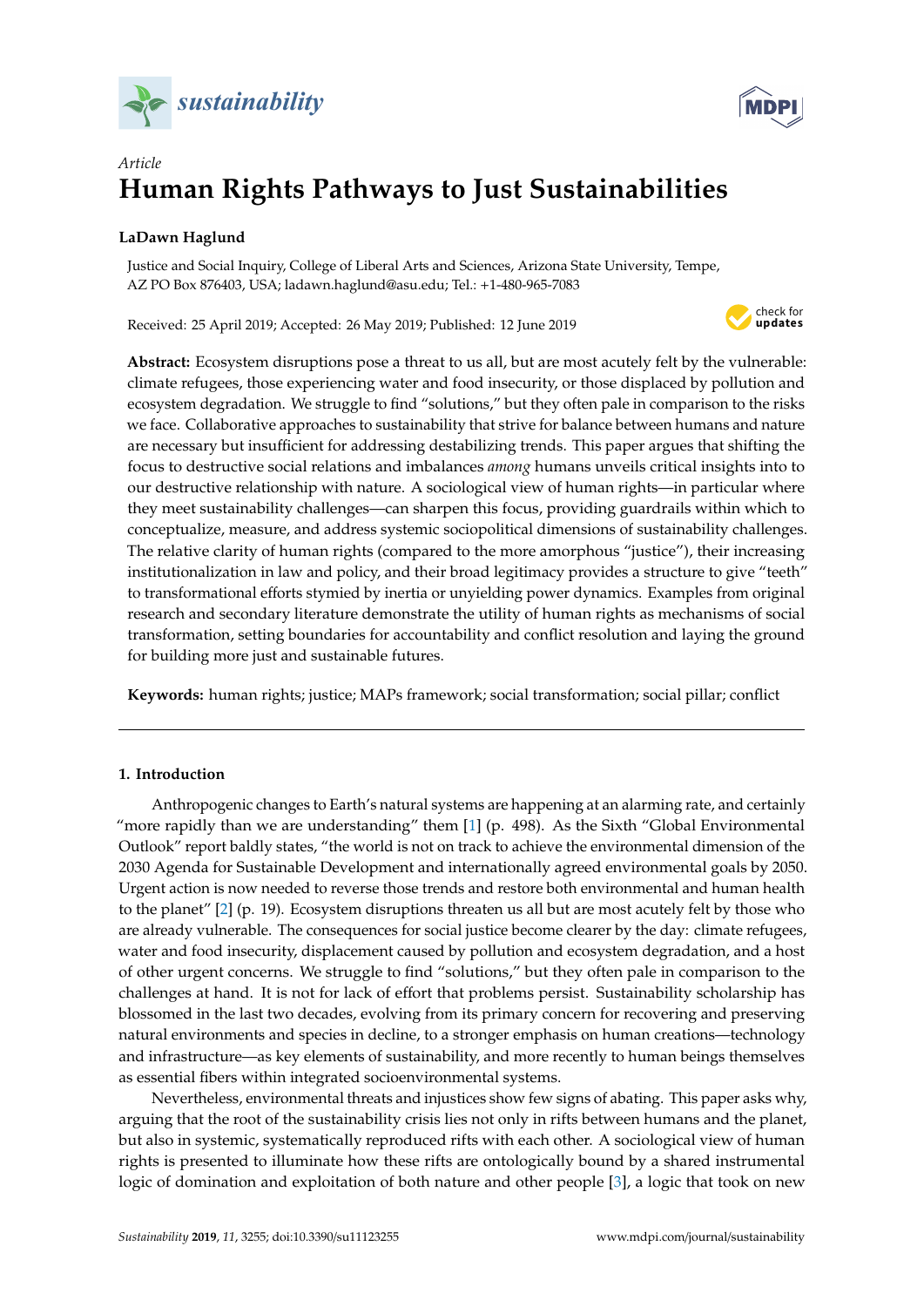and ruinous forms in the industrial era but that can be traced to other systems such as colonialism and patriarchy. Epistemologies and methods that arise within the field of sustainability that do not incorporate conflictual social relations are, at best, superficial, and are apt to reproduce unsustainable socioenvironmental dynamics.

The paper further argues that the spaces in which human rights meet sustainability challenges are potent for interrogating assumptions regarding the nature of our predicament. Evidence from research on law and human rights in multiple countries, as well as from secondary literature, demonstrates the utility of human rights—civil, political, economic, social, and cultural rights; "solidarity rights;" intergenerational rights; and collective and "diffuse" rights—for sharpening our awareness of destructive social relations that mirror our destructive relationship with nature. Though human rights discourses and practices can be potentially conservative, as "mechanisms of social transformation" [\[4](#page-13-3)[,5\]](#page-13-4) they provide a range of critical possibilities for conceptualizing, measuring, and addressing systemic sociopolitical dimensions of sustainability. When mobilized and applied to ask penetrating questions about the ontology of social and environmental injustice, they can lay the groundwork for challenging exploitative systems and power imbalances and championing transformative scientific and socioecological priorities.

# **2. Sustainability Challenges as Imbalances**

Sustainability science, particularly in the fields of engineering, ecology, and geoscience, frames the essence of sustainability challenges as imbalances between what the planet can sustain and what we as humans demand of it. The goal of sustainability research is thus to understand the dynamics and drivers of these imbalances within complex socioecological systems. The methods used to ascertain and develop pathways toward more viable futures may include scenario development, forecasting, and sociotechnical and economic modeling. Human objectives such as food, energy, water, and other kinds of environmental security are conceived as practical problems to be solved with new technological knowledge, "science-based safety standards," and eco-conscious analysis of tradeoffs [\[6\]](#page-13-5) (p. 278).

The task before us in this ontological and epistemological framing is to become better stewards of our shared planetary resources through evolving expertise, as well as to assist others in navigating their way through a disrupted/disruptive environment—for example, through learning, support, capacity building, and adaptation. Notions of the Anthropocene reinforce these views by highlighting the world-historic impact of human activity on planetary destabilization and positing the need for a fundamental rebalancing of human–nature relations to preserve ecosystems, promote sustainable resource use, and decrease human vulnerability. Much mainstream sustainability work shares an underlying ontological orientation that foregrounds imbalance as the problem [\[7\]](#page-13-6) and "management, science-based intervention, and capital" as a solution for saving "Earth, people, and the economy as we know it" [\[8\]](#page-13-7) (p. 6).

Though it is certainly evident that something is out of balance and that knowledge, support, and good governance are important, an uncritical focus on "solutions" may mask a messy and terrible record of socioenvironmental conflict that is deeply implicated in producing disequilibrium [\[8\]](#page-13-7). World history is rife with examples of violent expropriation of land and displacement of peasants and indigenous peoples, "conversion of various forms of property rights—common, collective, state, etc.—into exclusive private property rights; suppression of rights to the commons; . . . suppression of alternative, indigenous, forms of production and consumption; colonial, neo-colonial and imperial processes of appropriation of assets, including natural resources" [\[9\]](#page-13-8) (p. 74) and other forms of "primitive accumulation"  $[10]$ .

In modern times, new mechanisms for "accumulation by dispossession" have materialized: trade-related intellectual property rights that allow "protection" of natural resources "against whole populations whose environmental management practices" nurtured those resources in the first place, as well as "biopiracy, ... depletion of the global environmental commons (land, air, water) ... habitat degradations that preclude anything but capital-intensive modes of agricultural production,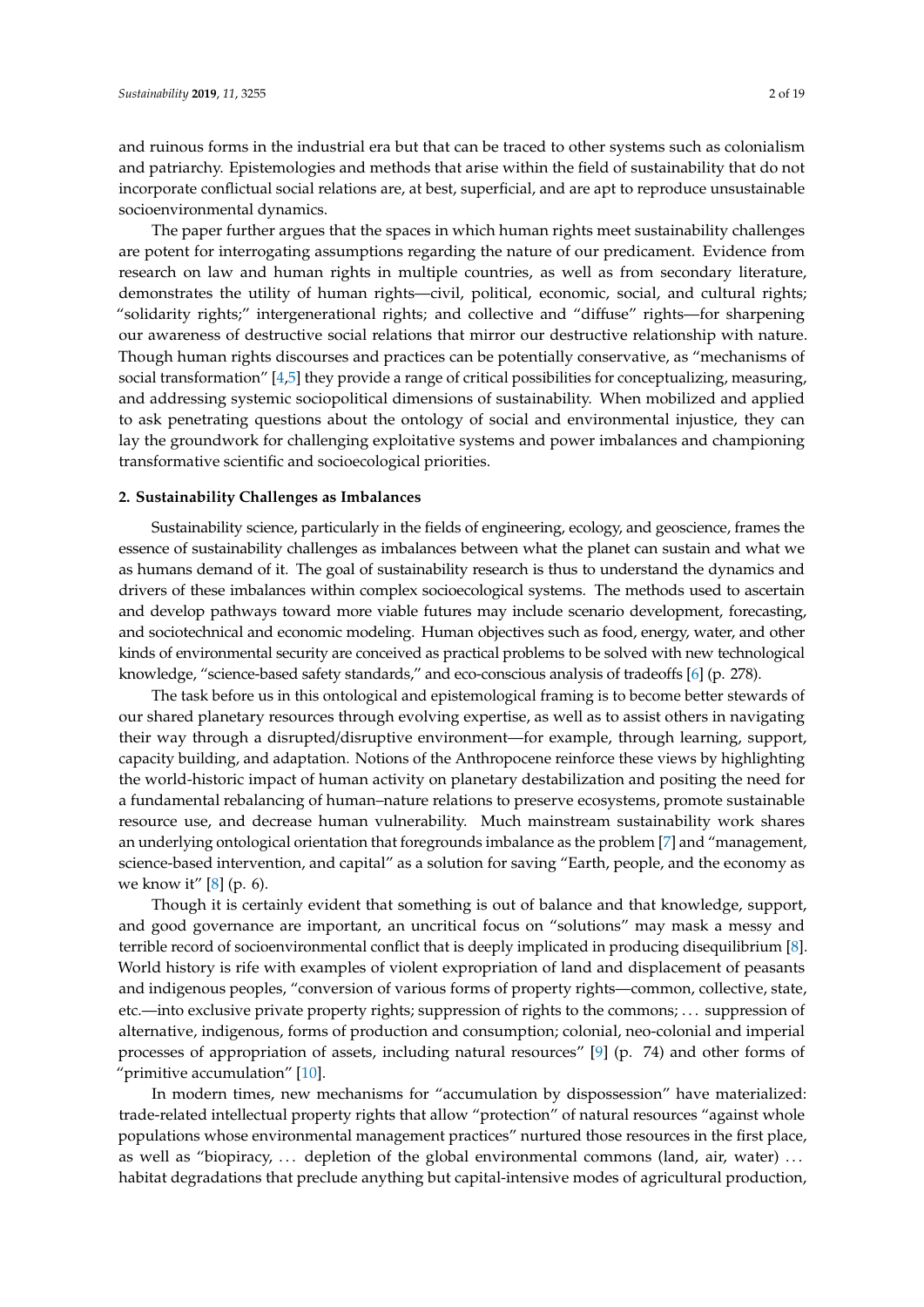[and] privatization of water and other public utilities" [\[9\]](#page-13-8) (p. 75). Resistance to the destructive activities of *some* humans by others—in particular those directly harmed by those activities—has always been part of the story.

Framing sustainability crises as closing the gap between human wants/needs and ecological capacity/stability thus begs a very important question: whose wants and needs are being sustained? A critical analysis of the sociopolitical relations that gave rise to and continue to fuel unsustainable practices foregrounds an aspect of our standoff with the future that requires urgent examination. In our effort to preserve life "as we know it," we may be doubling-down on the very world views and technologies that threaten us. Foregrounding "adaptation," "resilience," and "emergence" without paying heed to capitalism, power, and politics can inadvertently lead to the preservation of key elements of an unsustainable status quo. The crises we face are rooted in human-created and sustained, conflictual socioenvironmental conditions of domination and exploitation, with winners and losers. It is not simply that we live in a world of competing interests; it is a world where *certain interests are the problem*.

#### **3. Sustainability Challenges as Antagonisms**

Sustainability scholarship has come a long way in the last decade in incorporating social realities into analyses of environmental challenges. The "three pillars" framework brings together environment, economy, and society, but is discussed on ostensibly equal ground, and provides guidance for understanding, studying, and addressing sustainability challenges. A possible "fourth pillar," culture, is less widely engaged (see [\[11\]](#page-13-10) for an overview) but is potentially useful for reframing issues of sustainability, as I discuss below. The social pillar pushes the boundaries of sustainability science toward more critical, normative, reflexive, and interdisciplinary orientations, and incorporates a thicker understanding of socioeconomic and political drivers of unsustainable practices. The integration of complexity and systems-based thinking [\[12\]](#page-13-11) across the broad and diverse field of sustainability offers additional analytic leverage by untangling the linkages among processes at multiple spatial and temporal scales and providing insight into "how global and local processes are linked, and how present conditions and processes are shaped by the past and may guide the future" [\[13\]](#page-13-12) (p. 4). Vulnerability science and resilience studies bring this analysis to bear on questions of human and ecological wellbeing, and increasingly environmental justice [\[14–](#page-13-13)[17\]](#page-14-0).

The social pillar, as many of these studies suggest, "needs to be framed, filled with content, and interpreted from time to time and place to place," lest it become "merely an empty conceptual space" [\[18\]](#page-14-1) (p. 11). In an effort to specify this content, Murphy [\[19\]](#page-14-2) highlights "four preeminent concepts of the social pillar" emerging from a review of eight different sustainable development literatures. *Equity* draws our attention to cleavages among classes, nations, and generations, and the ways in which differently situated populations benefit or are harmed by the status quo. *Awareness* means changing our understanding of human behavior as it impacts sustainability, including interrogating the uneven consequences of growth and consumption. *Participation* seeks to remedy exclusion of groups (present or future) from decisions that impact their lives, with an explicit acknowledgement of power and the detrimental impact certain interests may have on sustainability outcomes. *Social cohesion* gets at issues of infrastructure and community building that help sustain communities. The framework of Eizenberg and Jabareen [\[20\]](#page-14-3) offers a set of concepts that overlaps significantly with those proposed by Murphy, but that emphasize risk as a driving force behind the search for more sustainable practices.

The strength of analyses that foreground the social pillar lies in their acknowledgement of the rifts, power dynamics, hegemonic assumptions, and inherently unsustainable interests that can undermine alternative sustainable futures. However, there are potential limitations in applying this approach, associated with a lack of clear and consistent guardrails for social justice. Though this is not the place for a thorough review of work on the social pillar, a few points can be raised about potential lacunae. The issue of *equity*, for example, is sometimes presented as if the benefits and burdens that "fall" on groups differentially are unfortunate accidents, rather than the result of systematic and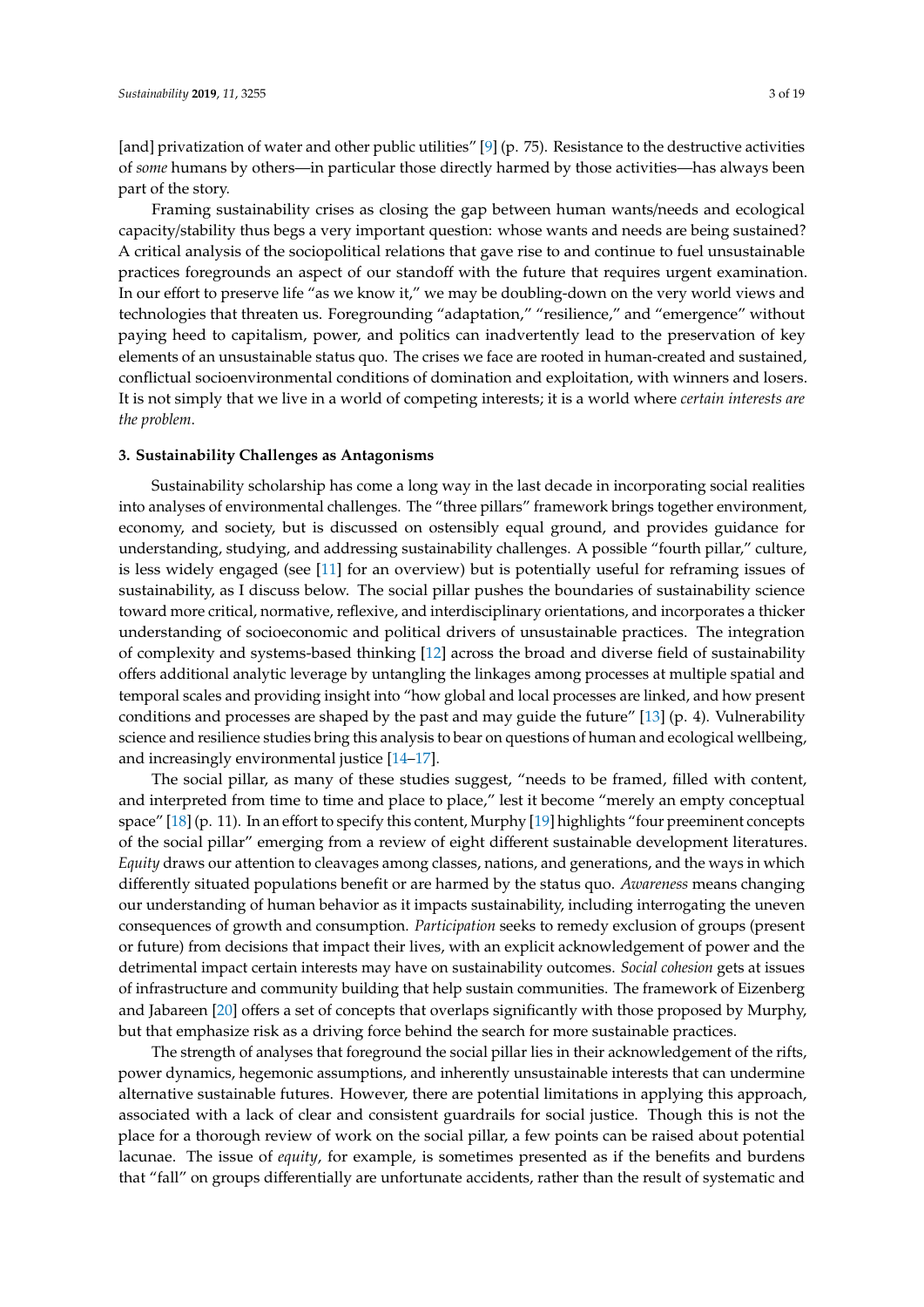identifiable relations of conflict; accidents do happen, of course, but it is no accident that some people are systematically harmed [\[21\]](#page-14-4). Further, discussing assemblages of people (e.g., communities, nations) in categories like "rich/ developed" and "poor/developing" masks internal social cleavages that may drive unsustainable practices [\[22\]](#page-14-5).

In order for *awareness* to be truly transformational, there must be space for alternative framings of problems, as well as for difficult conversations about whose behavior is harming whom, and alternatives available for newly aware people to act differently. For example, demonstrating how consuming certain products causes environmental degradation will not lead to changes in behavior unless consumers who buy those products are aware of the effects, change their views and perceived interests, *and* choose less harmful options [\[5\]](#page-13-4). Moreover, the driving force behind capitalist production is not use value to consumers; it is profit to be had through the sale of commodities, driven by marketing. Putting high stakes on consumer awareness and behavior change while sidelining the role of investment, the "motor force of the capitalist economy," misperceives a crucial economic driver of natural resources use and waste [\[23\]](#page-14-6) (p. 382).

Issue framing also has an impact on awareness. Sustainability discourses rarely incorporate direct challenges to powerful actors whose interests are served by damaging activities, while phrases like "economic growth" and "job creation" direct our focus toward many of the same pathways that have already failed us by sustainability standards [\[24\]](#page-14-7). This is not to imply that livelihoods are not important; they are obviously crucial. However, the underlying imperative of accumulation means that it is, "easier for the system to grow by producing depleted uranium shells to be used in imperialist wars or by expanding agribusiness devoted to producing luxury crops to be consumed by the relatively well-to-do in the rich countries than it is to protect the integrity of the environment or to provide food for those actually in need" [\[23\]](#page-14-6) (p. 204). Challenges to the traditional growth model will fall flat unless it is safe to question assumptions and decisions that propel that model (see Eizenberg and Jabareen [\[20\]](#page-14-3) for examples of how "eco-prosumption" opens space for the consideration of new, more sustainable forms of economic organization).

Similarly, the language of "tradeoffs" can mask core features of sustainability challenges. Though it is certainly true that tradeoffs are real, positing the acceptability of certain choices over others in a cost-benefit analysis misses the point that it may be unacceptable in a civilized or sustainable world to allow certain choices to be made. Trying to find "balance" in the context of "the short-term orientation and the mixtures of commercial, military and other preoccupations that motivate much of the science-based technology development" can undermine "a sustainability perspective based on peace, justice, and environmentally sound development" [\[6\]](#page-13-5).

*Participation* and "equitable governance" [\[25\]](#page-14-8) are vital, but they must transcend approved spaces, topics, and participants. "Stakeholders" is a neutral concept, evoking images of equally situated interest groups coming together to work on win–win situations, or at least negotiating the rules of shared governance. However, this downplays unequal relations of power that may scuttle outcomes that are sustainable or more appropriate for the communities in question [\[20,](#page-14-3)[26,](#page-14-9)[27\]](#page-14-10). Counter-hegemonic forces can effect change by questioning "business as usual," drawing public attention to harms and contradictions, and fostering the elaboration of visions and paradigms not considered in conventional spaces. Yet issues presented in "official" forums by "thought leaders," or as *fait accompli*, may lead ordinary participants to shift their position to match the views of powerful actors [\[28\]](#page-14-11) or lose faith in the process altogether [\[29\]](#page-14-12). Voices also risk being co-opted, for example when they are invited to formal venues, but the views that they articulate are excluded from final documents or legally binding agreements [\[30](#page-14-13)[,31\]](#page-14-14).

*Social cohesion* or "sustainability of community" [\[32\]](#page-14-15) is challenging to define, operationalize, and apply across multiple scales and diverse communities. Nevertheless, its infrastructural and conflictual dimensions [\[19\]](#page-14-2) provide rich opportunities to gain traction on root causes of sustainability issues. On the infrastructure side, the importance of public goods in promoting equity and building social solidarity cannot be overstated [\[33,](#page-14-16)[34\]](#page-14-17). Democratic control over resources themselves is also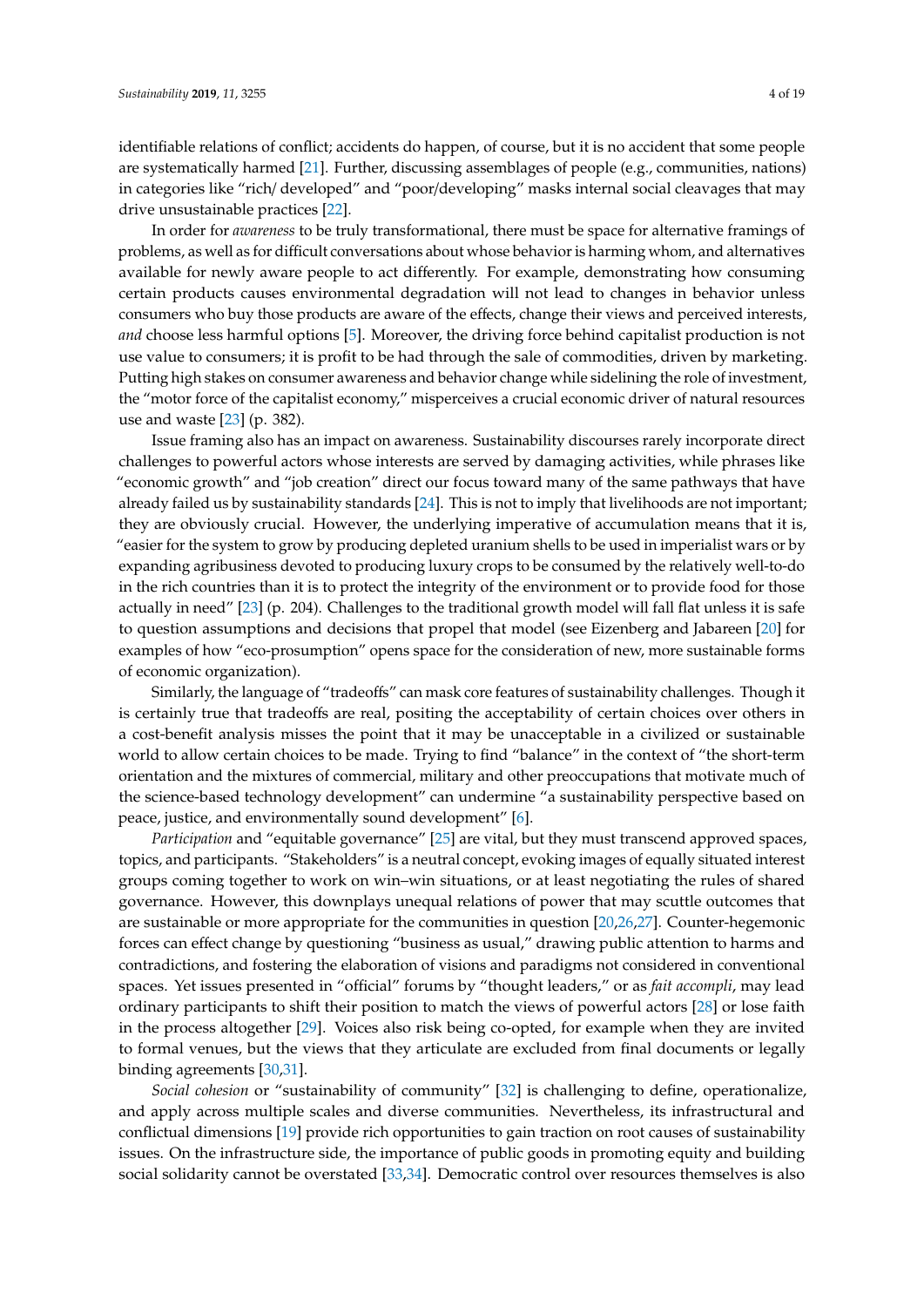crucial. Over the last few decades, land grabs, privatization, and marketization—contracts, property rights, and profit imperatives—have shifted the logic governing resources in ways that do not respond to the reproductive needs of nature or disempowered communities [\[27,](#page-14-10)[33\]](#page-14-16). No wonder, then, that "much of the emphasis within the anti-globalization movement in recent times has been focused on the theme of reclaiming the commons and attacking the joint role of the state and capital in their appropriation" [\[9\]](#page-13-8) (p. 75).

On the conflict side, the threats posed to social cohesion by environmental upheaval provide a powerful justification for identifying the true costs of unsustainable activities, clarifying who bears the burden of those costs, seeking accountability from those who benefit, and adopting measures to uncover causal factors obscured by relations of power. Rather than speaking of climate change and fossil fuel dependence in energy and agriculture in the passive voice, for example, it is becoming urgent to name the people behind the drives to continue emitting greenhouse gasses and compel them/us to share the burden that currently falls on climate refugees and the world's poor [\[35,](#page-14-18)[36\]](#page-14-19).

# **4. Human Rights—Palliative or Disruptive?**

Human rights are fundamental to the concept of sustainable development and span a broad range of human experience, including civil, political, economic, social, and cultural rights; "solidarity rights" (such as peace, development, and a healthy environment); intergenerational rights (based on the precautionary principle); and collective and "diffuse" rights. Despite the strong tendency in the US to give precedence to civil and political rights, economic and social rights have steadily grown in importance around the world [\[37](#page-14-20)[,38\]](#page-14-21). Human rights comprise both entitlements "to basic components of lives commensurate with human dignity" [\[39\]](#page-14-22), and duties, (of the state, but also of everyone), to protect, respect, and/or fulfill those rights. They are not just nice to have, like a car or swimming pool; they are fundamental to the basic dignity of every person.

Human rights, and in particular economic and social rights, have been identified as key mechanisms for achieving the Sustainable Development Goals (SDGs). Yet the path from the SDGs to social transformation is somewhat dimly lit. With 17 goals and 169 targets, as well as ambiguous language regarding the linkages between rights, obligations, and outcomes, the 2030 Agenda for Sustainable Development [\[40\]](#page-14-23) that makes the SGDs actionable is, like the social pillar, at risk of becoming an "empty conceptual space" [\[18\]](#page-14-1). For example, the language of "we" is used liberally, as if all people share the same aspirations, risks, and destiny. "Business" (the sector) is brought in as part of the solution, while corporations (the legal entities) are hardly mentioned. Accountability is mentioned vaguely in terms of government promises articulated in the Agenda. The "10 Year Framework of Programmes on Sustainable Consumption and Production Patterns," is lauded, though it is hardly radical. Its focus is on fixes (decoupling, efficiency, and "sustainable production") that to date have had little effect on actual resource use [\[23\]](#page-14-6), and production is never mentioned without consumption. Nor does it offer mechanisms for holding polluters or those who squander resources accountable.

Overall, the framing of the 2030 Agenda mirrors the relatively weak "balance" approach that has kept us moving at a snail's pace toward sustainability. However, the SDG framework based in human rights has potential, considering its broad political legitimacy, for "nudging [development] pathways into the equitable sustainability space" [\[12\]](#page-13-11). Human rights, after all, are never realized simply by passing lofty declarations [\[4,](#page-13-3)[5\]](#page-13-4). Just like the "social pillar," high-minded human rights discourses need teeth to bite. By bringing the critical lens of social theory to human rights, we can see more clearly how and why human rights offer particular advantages in breaking the logjam of our current unsustainable pathways and reshaping the terms of debate and action.

# *4.1. Human Rights Augmented by Social Theory*

The language of risk, vulnerability, and resilience that is applied to complex socioecological systems [\[20\]](#page-14-3) is also used in sociology to explain the emergence of human rights [\[41–](#page-14-24)[43\]](#page-14-25). Human rights arise from vulnerability, in particular the frailty of the human body, which we all ultimately share.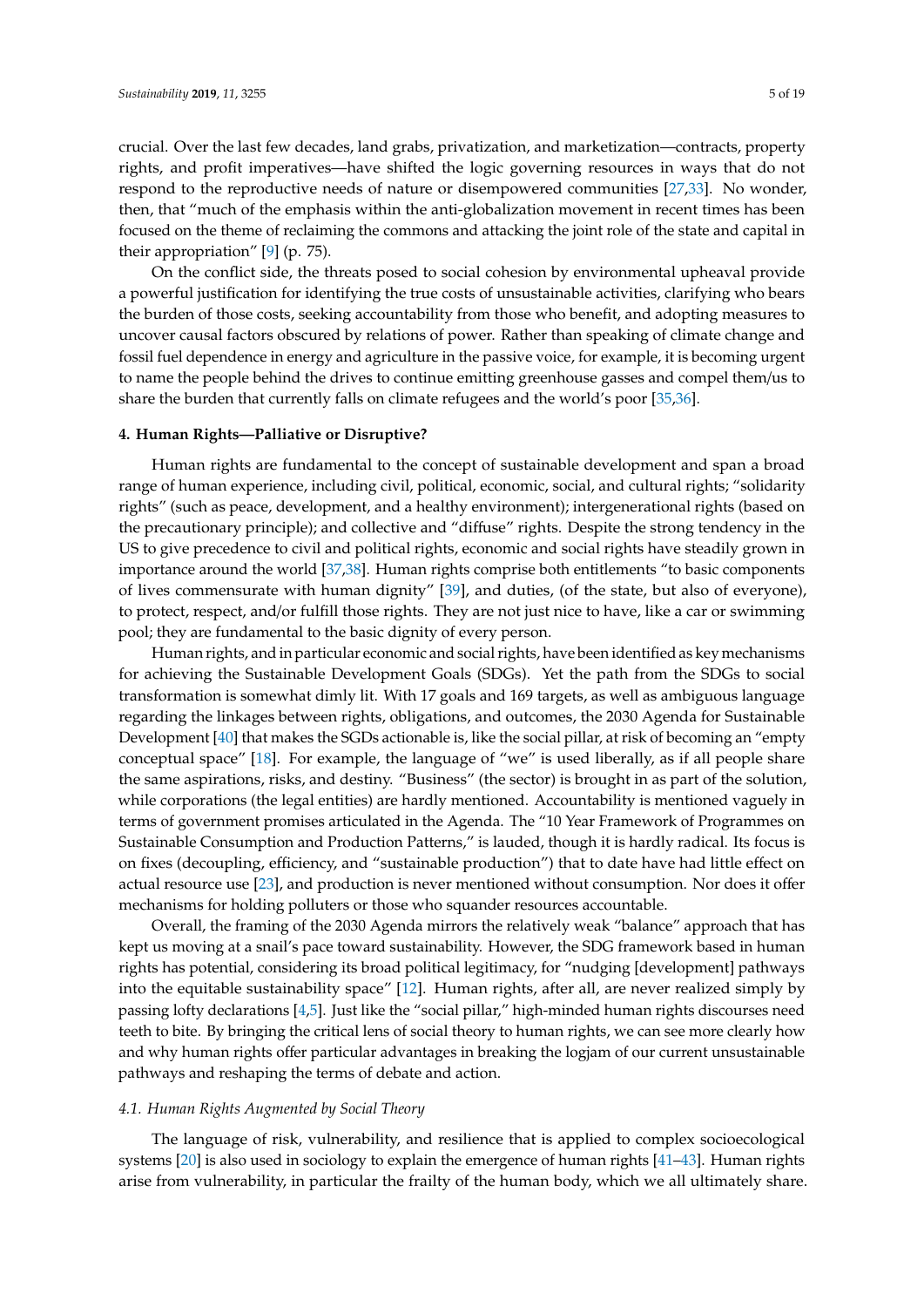Of course, humans are not *only* vulnerable; we have many internal resources for resilience of body, mind, and spirit. We also develop social institutions—families, economies, governments—to protect and nurture us, and to ameliorate risks that arise from our basic human condition. However, while social institutions are essential for human flourishing, they are also precarious [\[41\]](#page-14-24). To be effective, they must be strong, but that same strength can cause harm.

Human rights also emerge, therefore, as a counter-balance to the precariousness of social institutions that are supposed to shelter our vulnerability. Economic and social rights provide recourse for the grip of a capitalist economy where unemployment is structural but where the very necessities of life depend on wage or salaried labor—inevitably resulting in some degree of homelessness, malnourishment, and poverty. Civil and political rights safeguard against the grip of nation-states, which have a monopoly on the means of violence and become dangerous indeed when accountability mechanisms are absent or fail. Women's and children's rights provide alternative narratives to patriarchal relations of domination and submission beyond and within families, institutions vital to collective wellbeing that can become prisons for women and children and thwart their ability to thrive.

Solidified relations of power within social institutions can squeeze out empathy and robust relations of interdependence in favor of narrow, hegemonic conceptions of wellbeing based on the interests of a few, who begin to believe in their natural entitlement. This is reinforced by dominant cultural epistemologies—in media, economic discourses, and even education—that valorize self-interest [\[24,](#page-14-7)[44\]](#page-15-0) materialism [\[45,](#page-15-1)[46\]](#page-15-2), masculinity [\[47\]](#page-15-3), supremacy [\[48\]](#page-15-4), and domination [\[49,](#page-15-5)[50\]](#page-15-6). Those in positions of privilege mistake the signals of their own power and prestige as personal, rather than as socially and relationally constructed, and develop a sense of justice and justification vis-à-vis inequality, exploitation, discrimination, and harm. These kinds of institutional failures put our ability to adapt and flourish at risk, and they do so unevenly, straining the resilience of differently situated individuals and groups differently. Thus, we need guardrails vis-à-vis colonial legacies, capitalism, patriarchy, racism, and the state.

# *4.2. Human Rights and Sustainability*

The failure of our social institutions to protect human vulnerability, and in fact their ability to increase it exponentially, has parallels in the relationship between humans and the natural world. Ecosystems, like human bodies, are both fragile and resilient. Human communities were sensitive to this for millennia (and some still are), paying attention to natural rhythms and subtle feedback, and living in relative harmony with their surroundings. However, capitalist production contributed conclusively to rupturing this connection [\[51\]](#page-15-7) and was accompanied by a new set of social relations, where exploitation of both labor and the environment were justified in the name of capital accumulation [\[23\]](#page-14-6). The damage done to our planet is now giving rise to calls for protection of the "rights of nature" [\[52\]](#page-15-8).

The worrying rift between human activity and the natural world has always been met with resistance [\[53\]](#page-15-9), and many people continue to be deeply pained by the violence inflicted on the planet. The challenge is how to confront the logic of domination that sustains a global economic system of such destructive capacity [\[54\]](#page-15-10), and that, incidentally, also characterizes patriarchy [\[55,](#page-15-11)[56\]](#page-15-12) and colonialism [\[26,](#page-14-9)[50,](#page-15-6)[57\]](#page-15-13). A political ontology that recognizes resistance to the harmful elements of capitalism (as in Marxist theory), patriarchy (as in feminist theory), racism (as in critical theory), and colonialism (as in decolonial theory) leads us to different conclusions than a depoliticized political ontology that understands the world as a place where we ALL are harming the planet and asks us ALL now to heal this rift [\[58\]](#page-15-14). The deeper crises we face are not about seeking win–win situations among stakeholders in order to manage resources more sustainably. They are about recognizing that *threats to human rights share causal roots with planetary threats*.

If we consider social sustainability as a strategy to protect against environmentally based risk and insecurity [\[20\]](#page-14-3), environmental conflicts that threaten the basic dignity and rights of human beings can be seen as fundamental portals of inquiry for sustainability scholars. At the interface of human rights and sustainability, the ruptures are dramatic. This is where we see people who are attacked by private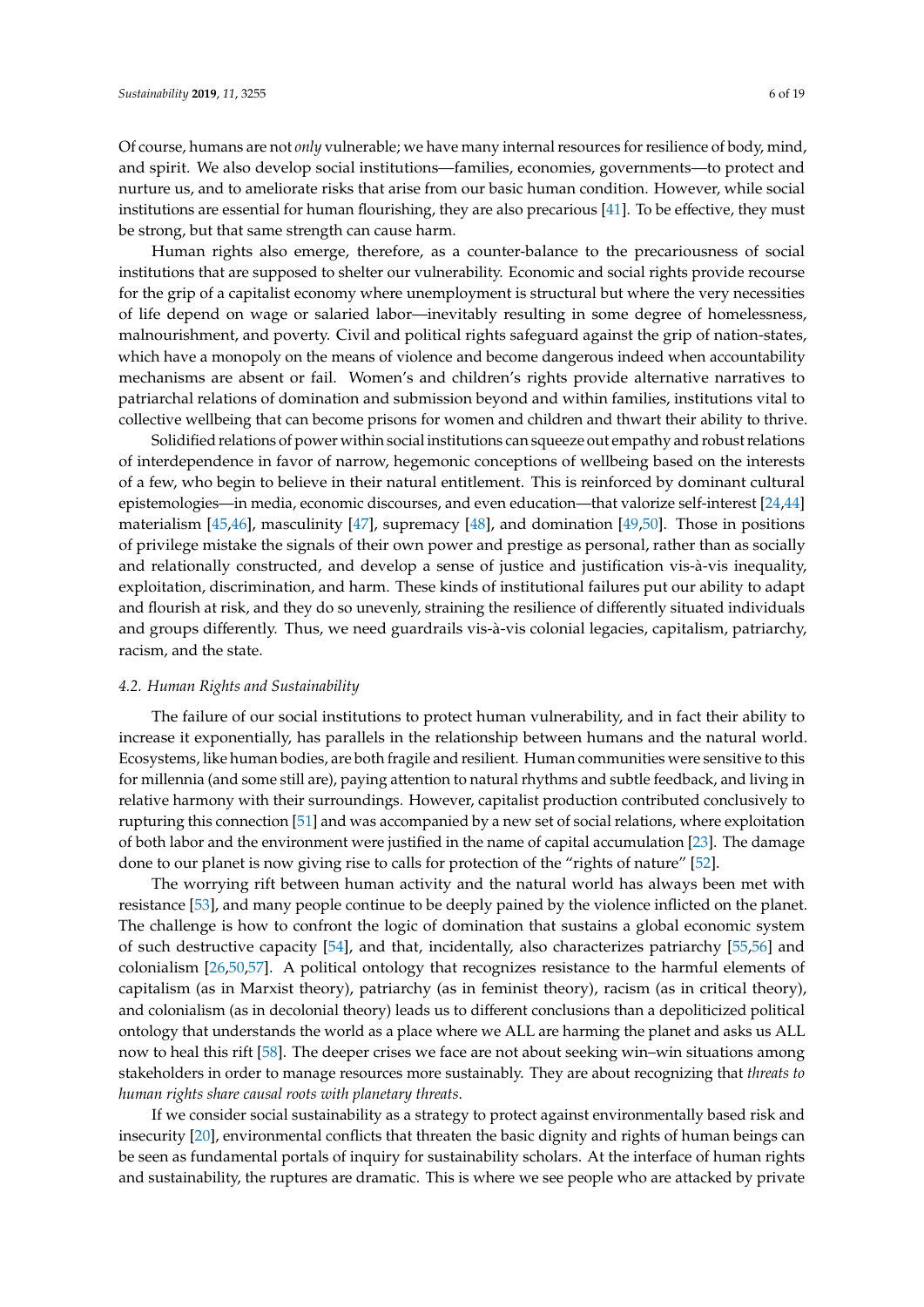security dogs for resisting pipelines under nearby rivers [\[59,](#page-15-15)[60\]](#page-15-16), who are killed for opposing mining operations or dams in their backyard [\[61](#page-15-17)[,62\]](#page-15-18), who want someone in jail for poisoning their children's water supply [\[63\]](#page-15-19). People whose human rights are under threat are not simply one stakeholder with interests equivalent to others that may need to be "traded off" for the greater good. They have much more to lose and much less power to protect themselves. It is not a "political" act for us to consider the ethical root of these ruptures [\[34,](#page-14-17)[53,](#page-15-9)[64\]](#page-15-20) or the wisdom driving resistance. It is a choice to attend to all available data and engage with a more expansive, socially grounded understanding of "meaningful limits or boundaries" that "provide effective warning of conditions beyond which the nature–society systems incur a significantly increased risk of serious degradation" [\[65\]](#page-15-21); see also [\[12\]](#page-13-11).

In essence, to remedy what is left out of sustainability, we have to go looking for trouble. Where there is trouble, chances are good that a deeper disjuncture is present. A sober framing of the problem is crucial, as it shapes the research and policy discourse both normatively and analytically [\[6\]](#page-13-5). Making conflicts explicit forces people—in particular duty bearers, but in fact everyone—to reckon with potentially systemic drivers of social and environmental injustice. A transformative sustainability must be informed by political choices of consequence—land use and property relations, the treadmill of consumption/production, wanton resource extraction, and militarized policing of communities who resist damaging practices [\[58\]](#page-15-14). Those who disrupt the narrative at personal risk, refusing to go along with actions that threaten their rights and wellbeing, provide us with an opportunity to identify systemic problems and place boundaries around what are acceptable solutions.

#### **5. Methodology**

In order to demonstrate the utility of human rights for understanding and addressing sustainability challenges, I combine original research on the human right to water and sanitation in Brazil, India, and South Africa with empirical cases at similar intersections between human rights and sustainability found in the secondary literature. Examples from secondary literature were collected over eight years of teaching graduate and undergraduate courses on "human rights and sustainability." The original research employs comparative-historical analysis of laws, court rulings, human rights instruments, and rights-based citizen action; interviews with judges, advocates, and community activists; and participant observation in spaces where rights are at stake and discussed.

Court cases and policy documents were collected electronically, through in-country archives, and through secondary sources, and coded and categorized following thematic codes related to human rights and environmental protection. Semi-structured *"key informant" interviews* [\[66\]](#page-15-22) lasting approximately 45 minutes with approximately 30 lawyers, litigants, judges, service providers, and other key informants per site were also conducted. The recruitment process involved contacting respondents directly and through already-established networks of collaborators and interlocutors, as well as using snowball techniques with current respondents to recruit new ones. Interview subjects were selected based on their familiarity with law and environmental governance, with special attention to selecting interviewees with a full range of perspectives to ensure completeness and saturation [\[67\]](#page-15-23), and to provide a holistic view of the overall process of rights realization [\[68\]](#page-15-24). Participant observation data was collected at various workshops sponsored by human rights experts and special rapporteurs, as well as public meetings on topics of environmental governance. These meetings provided insights into how decisions are made; how conflicts are understood and mediated; how human rights affect discourses and practices around sustainability issues.

The theoretical contribution is to leverage human rights as sociological lenses for viewing systemic disruptions to human wellbeing and ecological health, as well as to examine how rights interact with other mechanisms for transforming society toward greater sustainability and human security. Comparative analysis allows for systematic, contextualized comparisons that create a dialogue between theory and evidence, illuminating how causal effects vary (or not) by context [\[69\]](#page-15-25). Use of multiple data sources permits triangulation of information and the identification of coherent patterns [\[70\]](#page-15-26)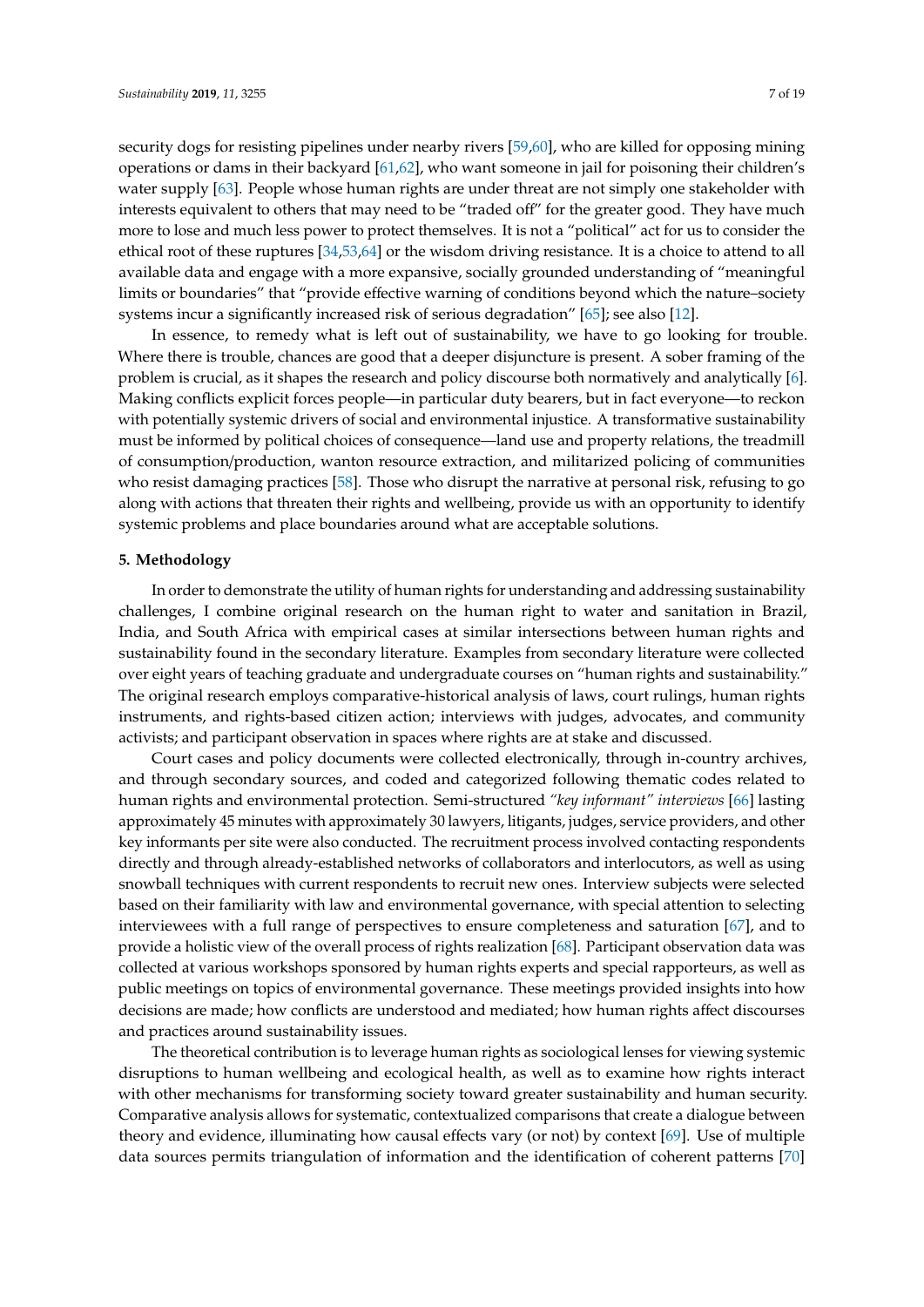and pathways [\[4,](#page-13-3)[71\]](#page-15-27) by which rights are realized. This is not a hypothesis-testing methodology, but a comparative search for meaningful patterns [\[72\]](#page-15-28).

#### **6. Human Rights as Transformational Mechanisms**

In what ways can human rights strengthen sustainability praxis? Given that some of the most intransigent and chronic human rights violations have an environmental dimension, and that environmental degradation always has a human dimension—and in serious cases, is a human rights *Sustainability* **2019**, *11*, x FOR PEER REVIEW 8 of 19 violation—human rights are a promising choice for articulating "the systems of rules, procedures and expectations that guide social interactions" in sustainable development [\[73\]](#page-15-29) (p. 10). Human rights as "soft law" [\[74\]](#page-15-30) become institutionalized in constitutions, law, and policy, and are subsequently available for public advocates, policymakers, scholars, activists, and communities to frame issues, set boundaries for acceptable solutions, and act as protections against strong actors and questionable practices [\[34\]](#page-14-17). However, law can also be contradictory, rigid, sluggish, and fragmented, and thus must be accompanied by other kinds of mechanisms to have a transformational effect.

The "MAPs (mechanisms, actors and pathways) framework" [\[4](#page-13-3)[,5\]](#page-13-4) provides a means for situating human rights within the broader pursuit of transformational change (see Figure [1\)](#page-7-0). In this model, change is constituted through three "moments of social transformation"—the *first* "in which extant social structures and macro-level processes shape actors' desires or beliefs and constrain or enable their actions;" the *second*, comprising "translation of desires and beliefs into action," and the *third*, where "actions and interactions... generate (or not) broader social change" [\[5\]](#page-13-4) (p. 9). The mechanisms through which such change occurs are categorized as informational, symbolic, power-based, legal, and *cooperative*, and can be expected to operate at each of the analytic "moments" [\[75\]](#page-16-0).

<span id="page-7-0"></span>

Note: this is an iterative rather than a stage-based model, with continual feedback among the various mechanisms & processes

**Figure 1.** "Moments" of social transformation [4,5]*.* **Figure 1.** "Moments" of social transformation [\[4](#page-13-3)[,5\]](#page-13-4).

to understand the ontology of sustainability challenges. Cognitive, emotional, moral, and spiritual reorientations all counter the strongly material basis of our collective trajectory. Transformative approaches to sustainability can contribute here by not only raising awareness, but also providing new imaginaries for human–environmental relationships [\[76\]](#page-16-1). In the second moment, human rights motivate people both positively (to protect rights) and negatively (to avoid penalties). Dialogic, participatory, and inclusionary governance allow greater empowerment to protect rights, while governments and social movements both have the capacity to "penalize"—the former through law and policy, the latter through naming and shaming, protests, boycotts, and other actions that force behavior change. In the third moment, a broad acceptance of different logics and checks on power can open spaces for In the first analytic "moment," human rights provide a powerful perspective through which

behavior change. In the third moment, a broad acceptance of different logics and checks on power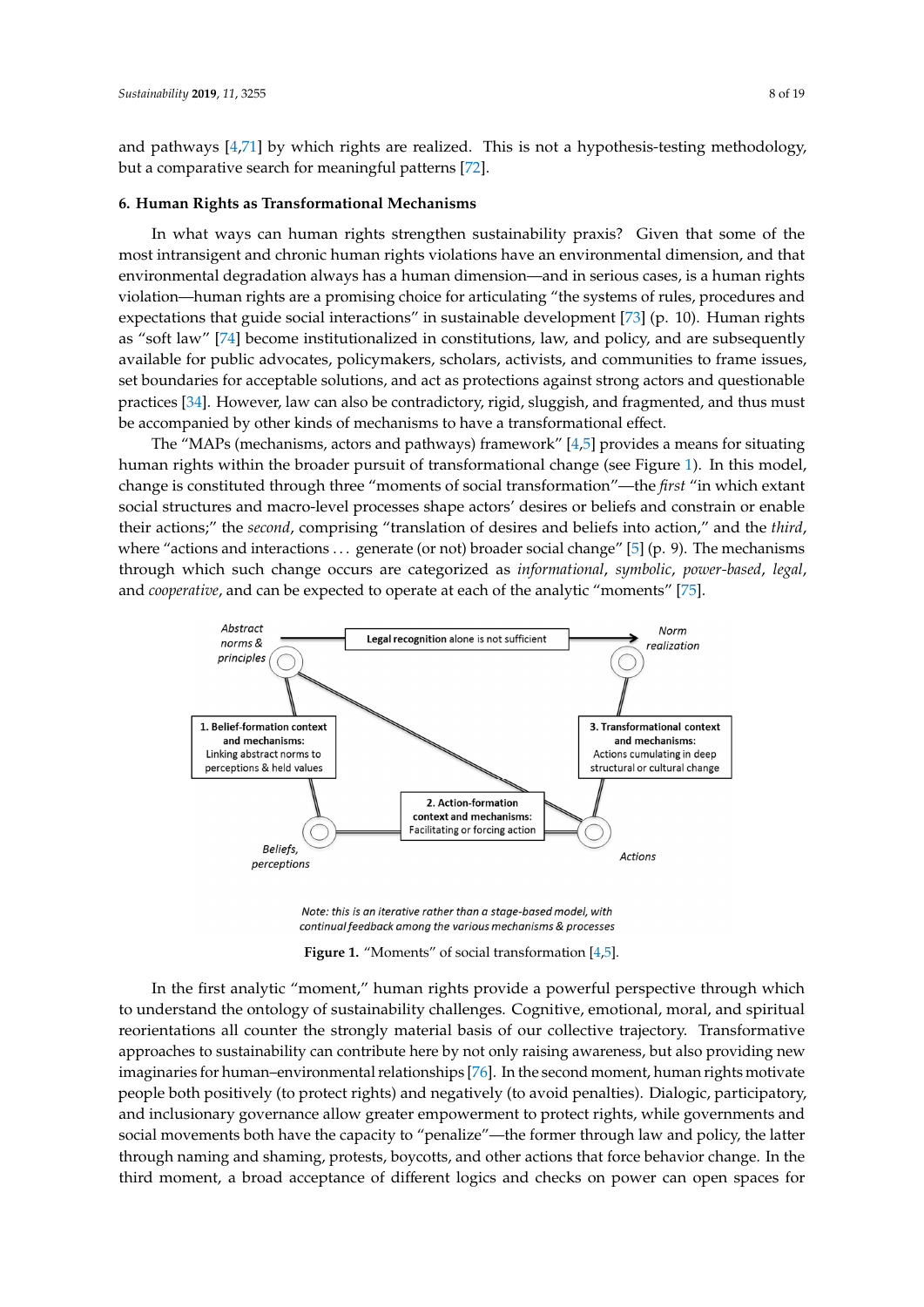alternatives to emerge organically, as people discuss, strategize, and reimagine futures—clearing the way for deeper social transformation. In the sections to follow, I provide empirical examples of how human rights have been and can be used in conjunction with other mechanisms for shifting social values and institutional dynamics away from unsustainable practices.

# *6.1. Human Rights Metrics*

One way human rights can support transformative change is by mitigating the perceived difficulty of evaluating social sustainability [\[18\]](#page-14-1) with vetted human rights measurement indicators and methods [\[77–](#page-16-2)[79\]](#page-16-3). This is not a new idea; in fact, "state or nonstate initiated sustainability projects often refer to well-established principles such as the United Nations Declaration of Human Rights or the International Labour Organization's conventions" making the social pillar "more visual, measurable (also through qualitative means), and hence more legitimate" [\[18\]](#page-14-1) (p. 8). Evaluation measures can be absolute (how close do efforts to achieve human rights and sustainability goals come to benchmarks) [\[80,](#page-16-4)[81\]](#page-16-5) and relative (how well do efforts to achieve human rights and sustainability goals compare to similarly-situated efforts elsewhere) [\[78\]](#page-16-6). In places where there are resource constraints, interventions can be tracked following the standard of "progressive realization," where state obligations can be realized over time, in line with available resources but not postponed indefinitely [\[82\]](#page-16-7).

Studies on the impact of human rights in areas relevant to sustainability include food [\[83](#page-16-8)[–85\]](#page-16-9), water and sanitation [\[86](#page-16-10)-88], environmental protection [\[89,](#page-16-12)[90\]](#page-16-13), climate change [\[91\]](#page-16-14) indigenous rights [\[92,](#page-16-15)[93\]](#page-16-16), business [\[79](#page-16-3)[,93\]](#page-16-16), and livelihoods [\[94\]](#page-16-17). Human rights offer a meaningful way to link indicators of sustainability *across* the social and environmental pillars, as suggested by Murphy [\[19\]](#page-14-2). Similarly, their widespread discursive, legal, and practical use provides a baseline for consistency across geographic and cultural locales [\[95\]](#page-16-18), governance domains [\[96\]](#page-16-19), and disciplines [\[97\]](#page-16-20), all areas where greater coordination would better serve sustainability ends.

However, human rights are good not *only* for measurement. I will next turn to specific empirical examples of how a human rights perspective can give other kinds of "teeth" to the four aspects of the social pillar discussed above: *equity*, *awareness*, *participation*, and *social cohesion* [\[19\]](#page-14-2). The point of these examples is not to evaluate the sustainability of all outcomes, but to demonstrate the role that human rights play in shifting the understanding of the origins of problems, what is at stake, and what is to be done, as well as focusing attention on less traveled but potentially more transformative pathways.

#### *6.2. Equity with Accountability*

Environmental justice movements grew from the recognition that places wracked by pollution tended to be inhabited by people of color and the poor [\[98\]](#page-16-21). These movements sought to link the experiences of their communities with broader systematic processes driving these outcomes. They mobilized a range of strategies to support their causes, including consciousness raising, lobbying and protest, legal action where environmental laws had been violated, and naming and shaming. Human rights, as we see in the examples to follow, can be mobilized to strengthen the discursive, legal, symbolic, and political leverage of these struggles for equity.

In 2013, the city of Flint, Michigan (USA) appointed an emergency manager to help them cope with a financial crisis caused in part by a weak economy that undercut the tax base and made it difficult for residents to pay utility fees. This official did not consider these structural causes nor consider citizen input. Instead, using a standard cost–benefit analysis, he recommended that the city shift from the high-quality water supplied by Detroit Water to a cheaper source, the contaminated Flint River. The water corroded the network of pipes, ultimately killing 12 and poisoning thousands more with lead, mostly in poor areas and communities of color. United Nations experts on poverty, water and sanitation, and housing all concluded that failure to recognize the human right to water and systemic discrimination set the stage for such fatal policies. Michigan legislators subsequently sought to pass a law recognizing a human right to clean water. Though an uphill battle in the United States, proponents called for a human rights framing to create a bulwark against future socioenvironmental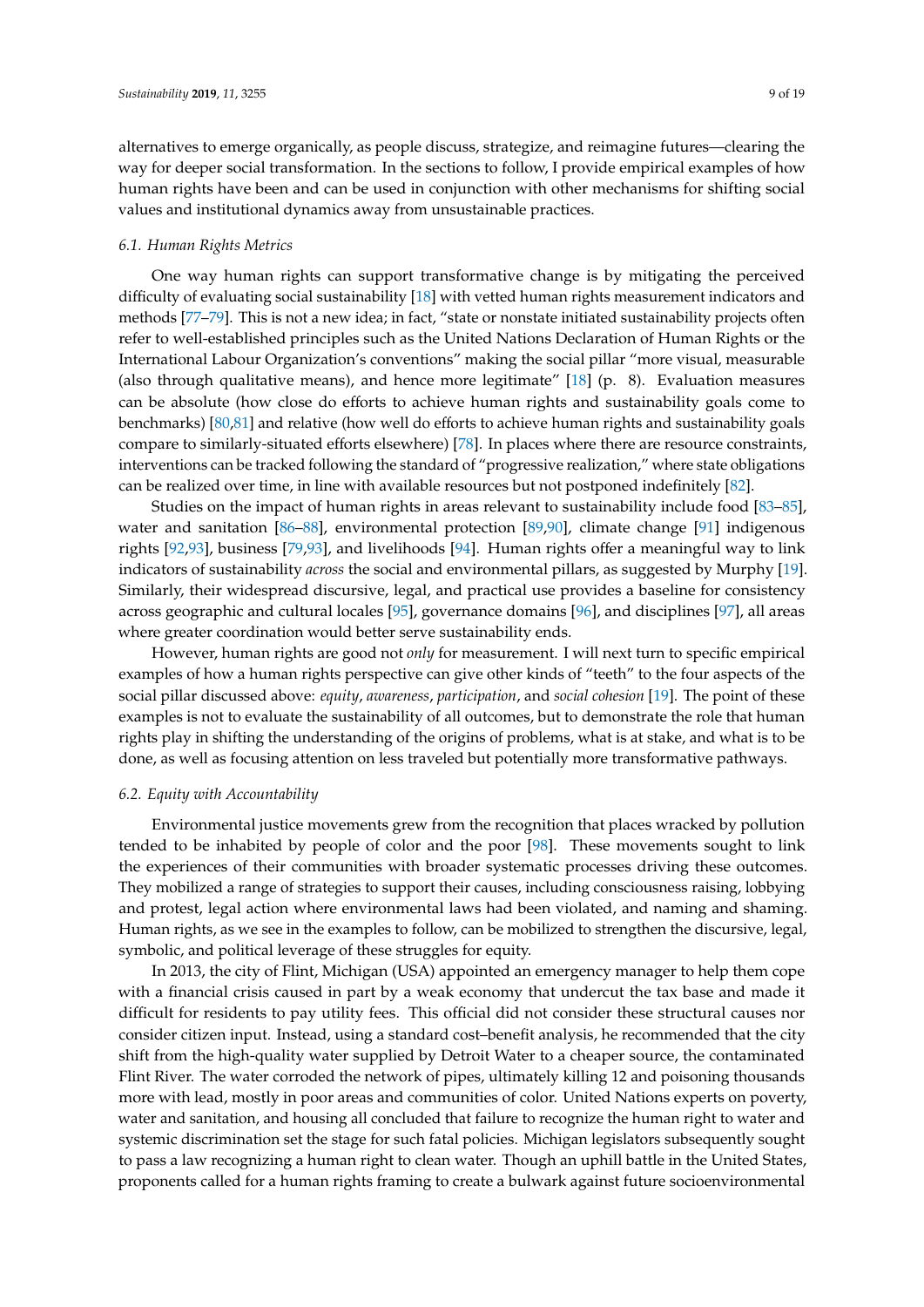tragedies. In addition, environmental justice movements invoked the symbolism of the civil rights movement to mobilize "bodies and conscience" in support of human rights in Flint [\[99\]](#page-16-22).

In South Africa, human rights have fundamentally shaped the post-apartheid constitution. In cities like Johannesburg, where acid mine drainage is a persistent threat, constitutional protections are increasingly utilized to hold mining companies legally accountable for pollution that in previous times they perpetuated with impunity. Without the threat of litigation, neither the government nor the mining companies tended to act: "We write letters, we call for meetings, we offer suggestions and proposals. Most of the time we are ignored, so we end up in court . . . litigation has proved to be the most successful strategy" [\[100\]](#page-16-23). Though advocacy organizations representing both rich and poor communities have invoked human rights in their legal struggles, poor, largely black communities have found previously unknown leverage with constitutional human rights protections. Organizations like the Vaal Environmental Justice Alliance (VEJA) have been able to challenge the power of corporations in ways that would be difficult "without legal muscle" [\[101\]](#page-16-24). In a recent ruling, VEJA was successful in getting the court to acknowledge the right of environmental justice organizations "to monitor, protect and ... exercise a watch-dog role in the preservation and rehabilitation of our national resources" [\[102\]](#page-17-0). Even when legal mechanisms have fallen short, social movements have become "rights-savvy" at invoking human rights when they seemed apt to strengthen their cause [\[103\]](#page-17-1).

Inequality in São Paulo, Brazil, as in Johannesburg, also manifests in unequal access to environmental justice. Human rights have helped to infuse environmental policies and practices with "new norms, mechanisms, and points of intervention on behalf of vulnerable populations," which "create the potential for shining light on previously shadowy arrangements, exposing winners and losers, and providing leverage for social movements to challenge the logic of public policy" [\[86\]](#page-16-10) (p. 86). Though this has not "solved" the problems facing this mega-metropolis, it has helped direct environmental governance toward more equitable approaches to such challenges.

It is important to note that there can also be conflicts *among* human rights, for example the right to housing vs. the right to water for cities, which may include (as in São Paulo) protecting watersheds where informal settlements have been constructed [\[104\]](#page-17-2). Human rights are by definition anthropocentric, and thus do not automatically consider non-human nature. This has been the impetus for recent efforts to strengthen environmental human rights at the United Nations [\[105,](#page-17-3)[106\]](#page-17-4). Working within the three-pillar model also remains salient, incorporating strategies such as the use of counterfactuals regarding what future humans and non-humans/nature might need [\[107\]](#page-17-5). Even now, however, "non-anthropocentric values are hardly implemented . . . in national, let alone international, frameworks. Linking sustainable development to the human rights framework thus gives it a solid anchoring in broadly accepted international principles" [\[107\]](#page-17-5) (p. 5). It is also important to consider that poverty does not provide adequate conditions for people to become acquainted with the needs of the environment. For those whose own basic needs for survival are in question, long-term thinking and intergenerational justice are luxuries. This makes basic economic and social rights even more salient for sustainability.

# *6.3. Awareness and Discursive Framing*

The cases above illustrate the potential for human rights—if they are not circumscribed and depoliticized—to provide a firm boundary for environmental justice and a means of accountability. As we will see in the next examples, they also provide particular discursive framings and symbolic value that can draw "attention (maybe even special, corrective attention) to the usually neglected factors" [\[108\]](#page-17-6) (p. 267).

In Costa Rica, Ballestero [\[109\]](#page-17-7) describes the use of a human rights framing by a national water regulator to remind people, "that a humanitarian ethics could, and should, affect numeric forms that otherwise remain tied to financial and regulatory theory" (p. 265). In this case, human rights acted as "instruments that sharpen people's ethical awareness of their own decisions" (p. 265), in effect infusing quotidian bureaucratic decision-making with an ethics of care. Though this combined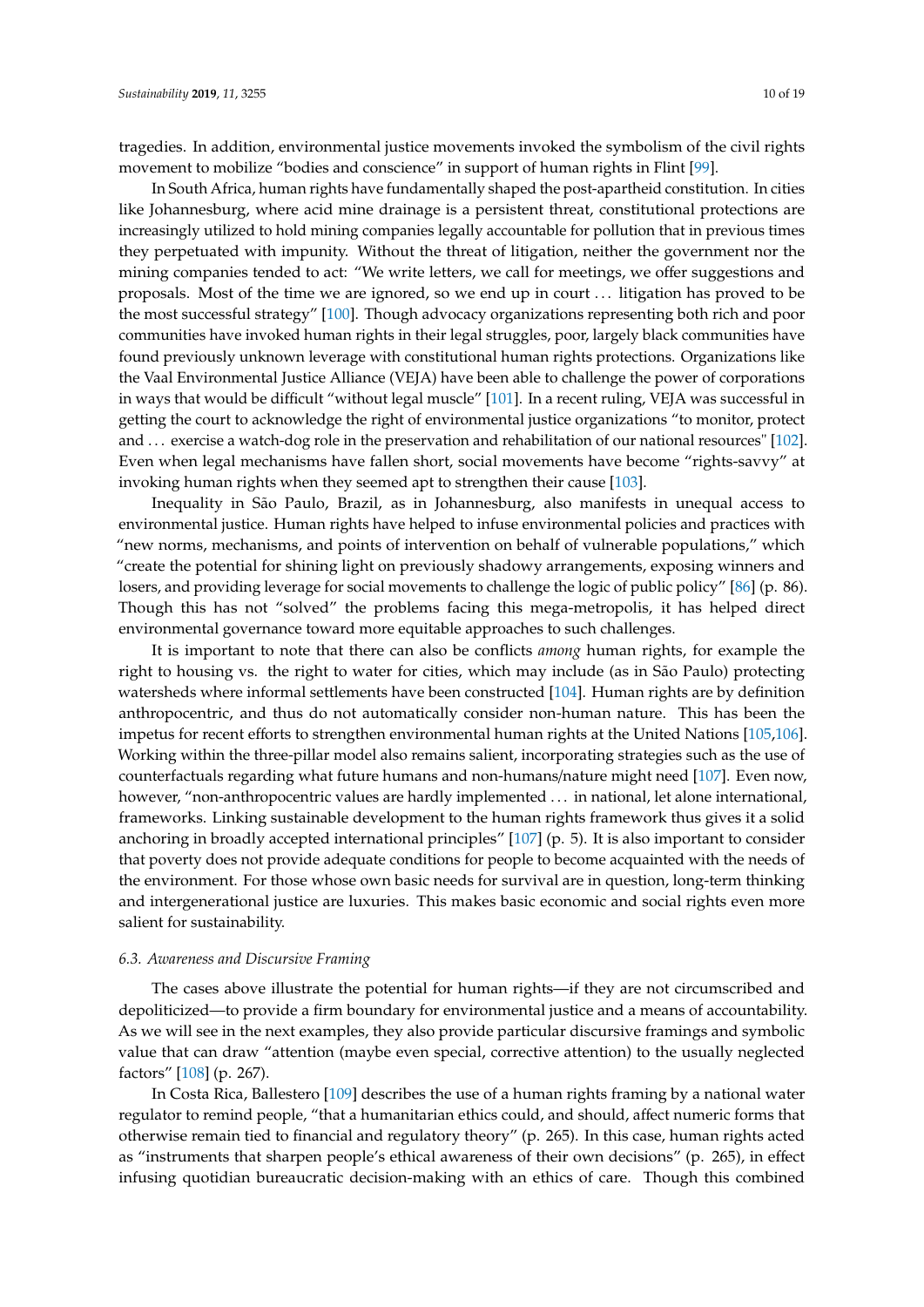humanitarian–financial approach did not produce prices that represented "safe humanitarian victories over the excesses of capitalism" (p. 275), human rights did change the calculus by which those prices might otherwise have been created.

In another water-related example drawing on the *Mazibuko* case in South Africa [\[110\]](#page-17-8), Larson [\[111\]](#page-17-9) underscores the "rhetorical and political value" (p. 2254) of the human right to water, which in this case provided substantive content to what might otherwise have been merely a procedural action. In both of these cases, human rights placed ethical guardrails around what could be considered viable for public administration of this essential service.

In another high-profile case, the Inuit people of Alaska filed a claim with the Inter-American Commission on Human Rights stating that new risks and vulnerabilities brought on by climate change threatened their way of life. There was little chance of winning such a case from a purely legal standpoint, (though the chances may be improving, even in the United States; see [\[112\]](#page-17-10)). Regardless, the implications of invoking human rights in this way extended "well beyond issues of legal responsibility to the impact of including new voices, institutions, and expertise in the climate debate," and "a re-prioritization of policy responses to climate change away from one focused solely on carbon accounting and toward one that considers more fully principles of equity, fairness, and the impact on the most vulnerable" [\[113\]](#page-17-11) (p. 334–335).

The use of human rights in environmental films can also serve to raise awareness in striking ways. *River Blue*, as one of many examples, vividly draws connections between production (in this case, of denim) and extreme labor and environmental rights violations [\[114\]](#page-17-12). The consumer (and not the producer) is the target for this particular intervention, but the narrative unfolds in such a way to provide alternatives for consumers and is provocative, evoking difficult conversations as well as cognitive dissonance. If leveraged strategically, the cognitive dissonance emerging from witnessing human rights violations can evoke moral and collective sympathy [\[41\]](#page-14-24), bringing social trauma to the personal level. Justice for others and the planet are evoked symbolically to shape one's moral orientation and personal sense of wellbeing.

# *6.4. Participation and Consent*

The Johannesburg mining cases discussed above suggest that claims regarding the right to an environment free from pollution have legal purchase, and that litigation is a crucial last resort for communities demanding accountability. These cases also have an important participatory element in that they call for inclusion in decision-making, access to information, and community consultation. Historically, mining companies in South Africa have been adept at selecting negotiating partners within communities and government who are most likely to go along with their plans. This "very fraught process" [\[115\]](#page-17-13) has resulted in sometimes-violent protest, as well as rights-based demands for inclusion. Municipalities have also tried to sidestep community involvement, aided by the South African Water Tribunal's dismissal on questionable administrative grounds of several cases involving state accountability. However, the High Court, invoking constitutional participatory rights, has judged these kinds of exclusionary rulings invalid (see [\[116\]](#page-17-14) for one example) [\[117\]](#page-17-15).

The practical, legal, economic, and ecological advantages of participation rights may exceed even those of demands for minimum core provisions, at least in the water sector. As Larson [\[111\]](#page-17-9) argues, participatory processes can "build a 'normative community' within which values of equity and sustainability develop organically, ultimately leading to equitable and sustainable water policy and provision of sufficient and affordable clean water" (p. 2260–2261). They can also open the door for "inspection of attitudes and values" underpinning sustainable development practices [\[53\]](#page-15-9).

Indigenous rights, and the spaces in which they are considered, are creating even more unexpected breathing room to interrogate long-standing discourses and power relations, as well as mechanisms to shift power away from the historical dominance of extractive industries and growth-obsessed states. UN mechanisms are giving non-hegemonic ways of being a public hearing, as was evident during an invitational dialogue with mining executives, indigenous leaders, and academics hosted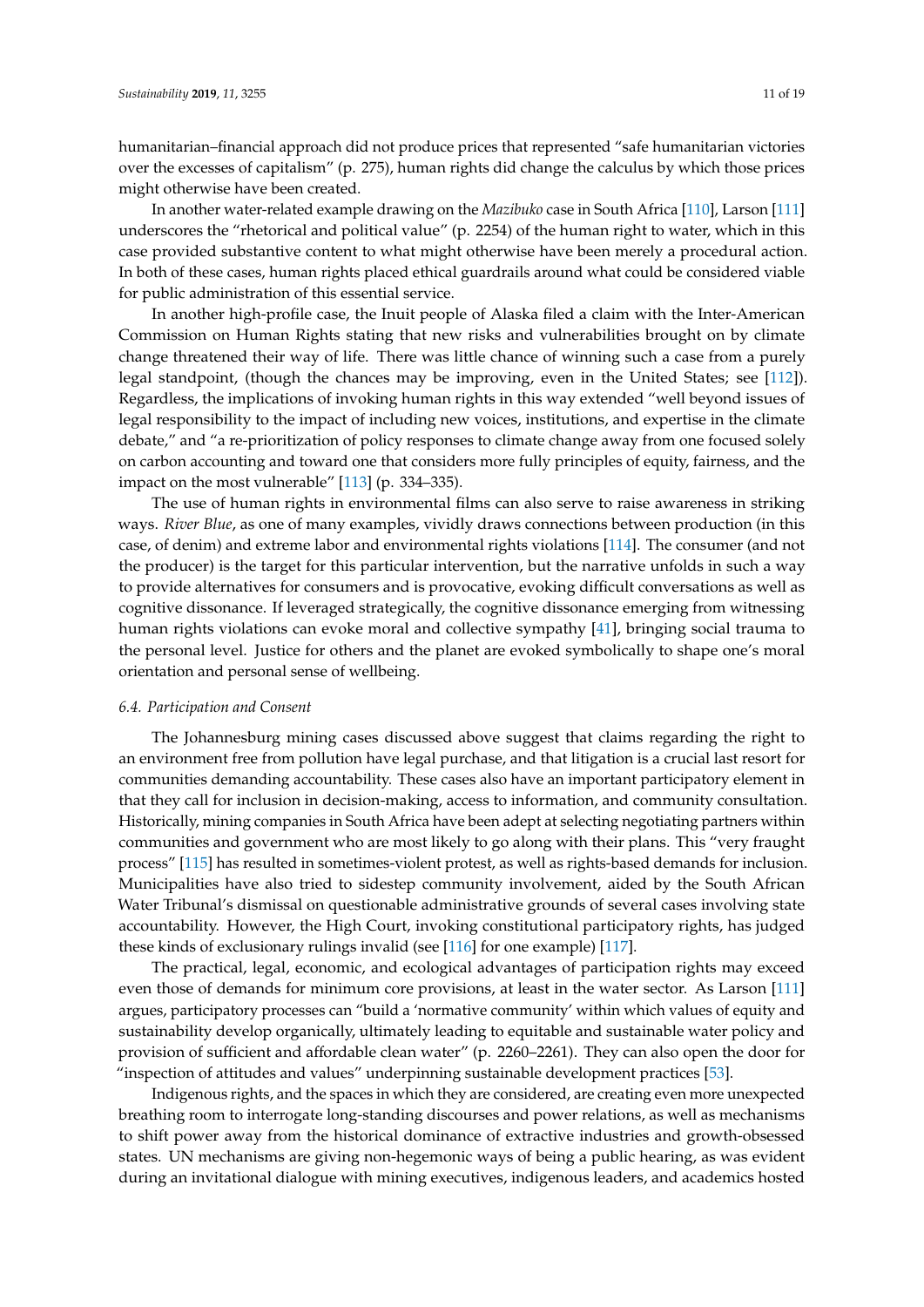by the Special Rapporteur on the Rights of Indigenous Peoples [\[118\]](#page-17-16). One tribal leader expressed the orientation of his community toward responsibility to the land and its creatures: "Take care of the land and it will take care of you." He spoke of the threat extractive processes pose to their way of life: "We see the land being transformed, over millennia. We don't just plunk down a mine. We live with the long-term impacts, which are cumulative. For example, shale in British Columbia requires a lot of resources, including water. What happens to our water resources? What is the price tag on that?" [\[119\]](#page-17-17)

Indigenous populations in many places still retain linkages to, and memories of traditions based in harmony with, the land [\[120\]](#page-17-18), and their wellbeing and rights remain deeply connected to the land that sustains them [\[60\]](#page-15-16). It should be noted that states and multinational corporations have influenced who can legitimately claim indigenous rights and what are viable community goals [\[121\]](#page-17-19). Rather than eliminating potential conflict within communities, recognition of indigenous rights simply "recalibrates the arena of struggle" (p. 3). Without romanticizing, however, it remains evident that many indigenous communities hold a very different view from that of states or corporations, and even some conservationists who are suspicious of human societies in general. Here is where an elaboration of a fourth "cultural pillar" of sustainability could directly challenge practices and worldviews at the root of our sustainability crisis.

The principle of "free, prior, and informed consent" (FPIC), recognized in the United Nations Declaration on the Rights of Indigenous Peoples (DRIP), gives further meaning to the term "participation," and is the antithesis of the historical experience of indigenous groups with extractive industry. At the same meeting mentioned above, the Special Rapporteur explained, "Before we start calling for indigenous communities to give something up," it is necessary to acknowledge structural and historical injustices and recognize basic human rights as "the lifeblood" [\[122\]](#page-17-20) Companies have been fixated on "getting to *yes*" (when they have asked at all), rather than responding to the rights and needs of local populations, but now must re-think how business is done. New arrangements that involve active participation in project design and development become the standard, so that agreement is truly consensual—even the agreement *not* to pursue resource extraction.

The language of human rights and new mechanisms for promoting them, including the mere existence of a Special Rapporteur for indigenous issues, are thus shifting power relations away from unquestioned corporate power toward more dispersed forms of control and decision-making. Mining companies are finding that the expectations created by FPIC raise a range of questions that they never before had to consider [\[123\]](#page-17-21). Autonomy for indigenous groups also means that sovereign decisions of states are no longer enough to ram through unpopular projects. Even though indigenous groups do not have veto power over many government decisions, companies are put into a tough position if a community rejects an approved project. Human rights have meant that indigenous groups now *expect* consultation as part of customary law [\[124\]](#page-17-22).

#### *6.5. Community Control over Resources*

The "fundamental human rights" framing that emphasizes self-determination of indigenous groups to decide how their land and resources are managed and what priorities foster community wellbeing may hold the key to broader societal alternatives to the "treadmill of accumulation" [\[23,](#page-14-6)[125\]](#page-17-23). This includes the option for others, including non-indigenous communities, to choose not to support endless extraction for ever-increasing consumption, and to regain control over public goods. Explicit acknowledgement that communities have a *right* to say no is something new: "no" you cannot mine indiscriminately; "no" you cannot allow "externalities" to accumulate in communities. This raises the costs for polluting activities (internalizes them) or puts a stop to them, forcing corporations and states to look elsewhere to achieve their goals and potentially change their goals altogether. At least at this basic level, human rights can provide new "rules of the game" that present "fundamental challenges to elite dominance" [\[12\]](#page-13-11).

Human rights also draw attention to the ways that inadequate public goods, services, infrastructure, and other "physical aspects of human spaces" that "are crucial for achieving social sustainability" [\[20\]](#page-14-3),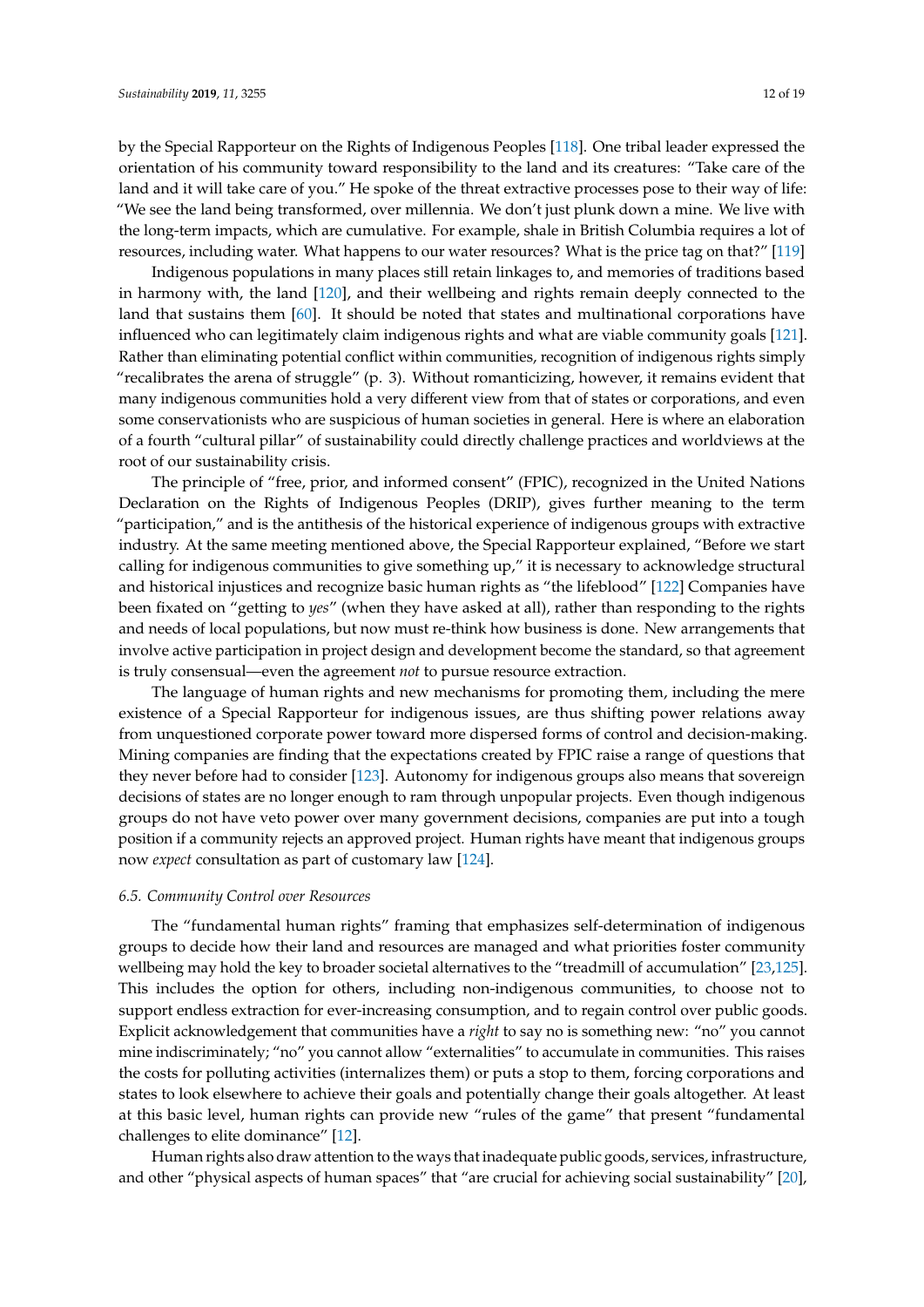can undermine resilience and social cohesion [\[126\]](#page-18-0). On one hand, human rights struggles have emerged in opposition to neoliberal policies demanding fiscal austerity, restrictions on state investment, and privatization [\[33\]](#page-14-16). On the other hand, private sector control has increased "risk of undersupplying public goods essential to sustainable development when focused on delivering private value" [\[6\]](#page-13-5) (p. 285). Regaining public control over the technologies that have dramatically altered our ecosystems is also essential for viable futures. To the extent that we "remain subject to a social system we do not know how to control, our technology will inevitably fail us. The solution thus is ... to establish democratic mechanisms of social decision-making based on rational discourse about norms" [\[127\]](#page-18-1) (p. 381). Strengthening environmental human rights to include broader control over resources and technology would be a healthy step in this direction [\[128\]](#page-18-2).

#### **7. Mechanisms, Actors, and Pathways to Social Transformation**

In the examples above, human rights played critical roles as mechanisms of social transformation (see Figure [1\)](#page-7-0). As *informational* mechanisms, they served to raise public awareness and evoke moral and collective sympathy (the Flint and Inuit/Alaska cases, as well as in human rights and sustainability films); sharpen ethical awareness (Costa Rica); reframe acceptable policy choices to be more public-minded (Costa Rica, São Paulo, and Alaska); redefine expertise (the Inuit); challenge the hegemony of particular world views (Inuit and other indigenous struggles); and offer alternatives to the dominant production–consumption paradigm. *Symbolic* approaches designed to inspire people to support particular values and aspirations were seen in Flint ("bodies and conscience"), Costa Rica ("humanitarian" ethics), and in various social movements asking, "what kind of society would we like to be?"

*Legal* mechanisms, where available (Johannesburg, São Paulo, and the Inter-American Commission on Human Rights), were mobilized to reverse impunity and hold powerful actors to account for respecting, protecting, or fulfilling rights. Where these mechanisms were not available (Flint) or were limited (São Paulo), people worked to put new mechanisms into place in order to strengthen legal accountability. *Power-based* strategies such as protest (Flint and Johannesburg) and claims to sovereignty and self-determination (indigenous communities) have been utilized to hold state and corporate actors to account for their rights obligations, as well as gain control over resources. *Cooperative* approaches are evident in mainstream efforts such as the 2030 Agenda and corollary activities. However, as the accounts above show, communities often must demand inclusion, information, consultation, and democratic accountability in order for participation to be meaningful. Participatory and other human rights have been and will likely continue to be crucial mechanisms in such struggles.

It is important to note that none of these mechanisms of social transformation are proprietary for progressive actors; they have also been used by powerful groups to retain their advantages, silence or co-opt opposition, and push forward interests that are damaging to the environment. Political shifts can be particularly dangerous when not confronted with strong legal boundaries, in that they can quickly undo years of work to protect fragile ecosystems (See for example [\[129\]](#page-18-3)). Nevertheless, human rights place tall hurdles on unsustainable pathways and could effectively be strengthened [\[85\]](#page-16-9), as well as extended to include the rights of nature itself [\[128,](#page-18-2)[130\]](#page-18-4). Sustainability scientists can play a vital role by calling for stronger human rights protections where they pertain to socioecological systems.

#### **8. Conclusions**

Collaborative approaches to sustainability that strive to achieve balance between humans and the natural world are important and necessary. However, we must directly acknowledge and soberly address the ever-present reality of conflict and injustice if we are to reverse destabilizing trends. Human rights—in particular where they meet sustainability challenges—can sharpen the focus on destructive social relations and imbalances among humans, mitigate risk, and help define the boundaries of conflict resolution, thereby laying the ground for justice and accountability so that sustainable futures have a better chance of emerging. Their relative clarity (compared to the more amorphous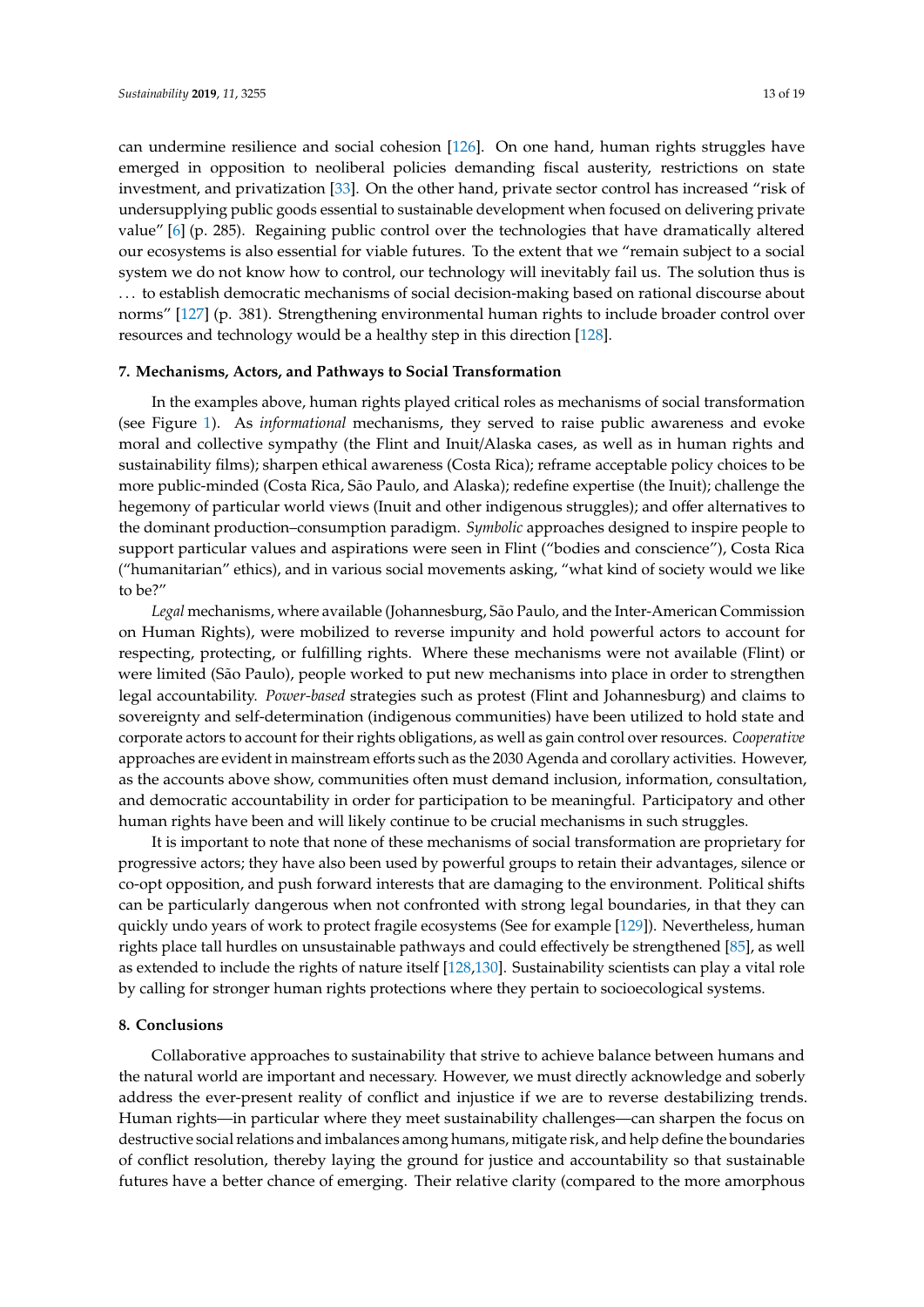"justice"), institutionalization in law and policy, and "broad support within the community of political philosophy and ethics" [\[107\]](#page-17-5) (p. 5) provides a structure that can give "teeth" to transformational efforts stymied by inertia or unyielding power dynamics.

Sustainability scientists and scholars conduct their research at a unique nexus where engaging with questions raised by sociological theory can contribute substantially to "just sustainabilities" [\[131\]](#page-18-5). Bringing human rights and sustainability praxis together can clarify the objectives of both fields, widen their shared bases of support, lay the groundwork for trans-disciplinary and trans-border collaboration, further concretize potentially abstract environmental issues in human contexts, and strengthen efforts to change more fundamental dynamics at the root of our sustainability challenges. Research that explores the strengths and limitations of human rights for exposing and challenging unsustainable social relations is especially needed. Embracing the full scope of human rights—including their economic, social, and environmental dimensions—may seem like a bold step for scientists, but there are good scholarly reasons for doing so. This is not a time for timidity, given the precarious state of our world.

**Funding:** This material is based on work supported by the National Science Foundation under Grant Number SES-LSS 1324248. Any opinions, findings, conclusions, or recommendations expressed in this material are those of the author and do not necessarily reflect the views of the National Science Foundation.

**Acknowledgments:** The author would like to thank Rimjhim Aggarwal, as well as the reviewers, for comments on an early draft of this paper. All errors, omissions, and misconceptions are the sole responsibility of the author.

**Conflicts of Interest:** The author declares no conflict of interest. The funders had no role in the design of the study; in the collection, analyses, or interpretation of data; in the writing of the manuscript, or in the decision to publish the results.

#### **References and Notes**

- <span id="page-13-0"></span>1. Vitousek, P.M.; Mooney, H.A.; Lubchenco, J.; Melillo, J.M. Human Domination of Earth's Ecosystems. *Science* **1997**, *277*, 494–499. [\[CrossRef\]](http://dx.doi.org/10.1126/science.277.5325.494)
- <span id="page-13-1"></span>2. United Nations Environment Programme (UNEP). *Global Environment Outlook—GEO-6: Summary for Policymakers*; United Nations Environment Programme (UNEP): Nairobi, Kenya, 2019.
- <span id="page-13-2"></span>3. Heidegger, M. *The Question Concerning Technology, and Other Essays*; Harper & Row: New York, NY, USA, 1977.
- <span id="page-13-3"></span>4. Haglund, L.; Aggarwal, R. Test of Our Progress: The Translation of Economic and Social Rights Norms Into Practice. *J. Hum. Rights* **2011**, *10*, 494–520. [\[CrossRef\]](http://dx.doi.org/10.1080/14754835.2011.619409)
- <span id="page-13-4"></span>5. Haglund, L.; Stryker, R. Introduction: Making Sense of the Multiple and Complex Pathways by which Human Rights Are Realized. In *Closing the Rights Gap: From Human Rights to Social Transformation*; Haglund, L., Stryker, R., Eds.; University of California Press: Oakland, CA, USA, 2015.
- <span id="page-13-5"></span>6. Spangenberg, J.H. Sustainability science: A review, an analysis and some empirical lessons. *Environ. Conserv.* **2011**, *38*, 275–287. [\[CrossRef\]](http://dx.doi.org/10.1017/S0376892911000270)
- <span id="page-13-6"></span>7. Davidson, M. Social sustainability: A potential for politics? *Local Environment* **2009**, *14*, 607–619. [\[CrossRef\]](http://dx.doi.org/10.1080/13549830903089291)
- <span id="page-13-7"></span>8. Ernstson, H.; Swyngedouw, E. Politicizing the Environment in the Urban Century. In *Urban Political Ecology in the Anthropo-Obscene: Interruptions and Possibilities*; Ernstson, H., Swyngedouw, E., Eds.; Routledge: Abingdon, UK; New York, NY, USA, 2019; pp. 3–21.
- <span id="page-13-8"></span>9. Harvey, D. The "new" imperialism: Accumulation by dispossession. *Social. Regist.* **2004**, *40*, 63–87.
- <span id="page-13-9"></span>10. Marx, K. *Capital: A Critique of Political Economy*; Vintage Books: New York, NY, USA, 1977.
- <span id="page-13-10"></span>11. Soini, K.; Birkeland, I. Exploring the scientific discourse on cultural sustainability. *Geoforum* **2014**, *51*, 213–223. [\[CrossRef\]](http://dx.doi.org/10.1016/j.geoforum.2013.12.001)
- <span id="page-13-11"></span>12. Leach, M.; Reyers, B.; Bai, X.; Brondizio, E.S.; Cook, C.; Díaz, S.; Espindola, G.; Scobie, M.; Stafford-Smith, M.; Subramanian, S.M. Equity and sustainability in the Anthropocene: A social–ecological systems perspective on their intertwined futures. *Glob. Sustain.* **2018**, *1*, e13. [\[CrossRef\]](http://dx.doi.org/10.1017/sus.2018.12)
- <span id="page-13-12"></span>13. Boone, C.G. Environmental justice, sustainability and vulnerability. *Int. J. Urban Sustain. Dev.* **2010**, *2*, 135–140. [\[CrossRef\]](http://dx.doi.org/10.1080/19463138.2010.513772)
- <span id="page-13-13"></span>14. Cutter, S.L. *Hazards, Vulnerability and Environmental Justice*; Earthscan: London, UK; Sterling, VA, USA, 2006.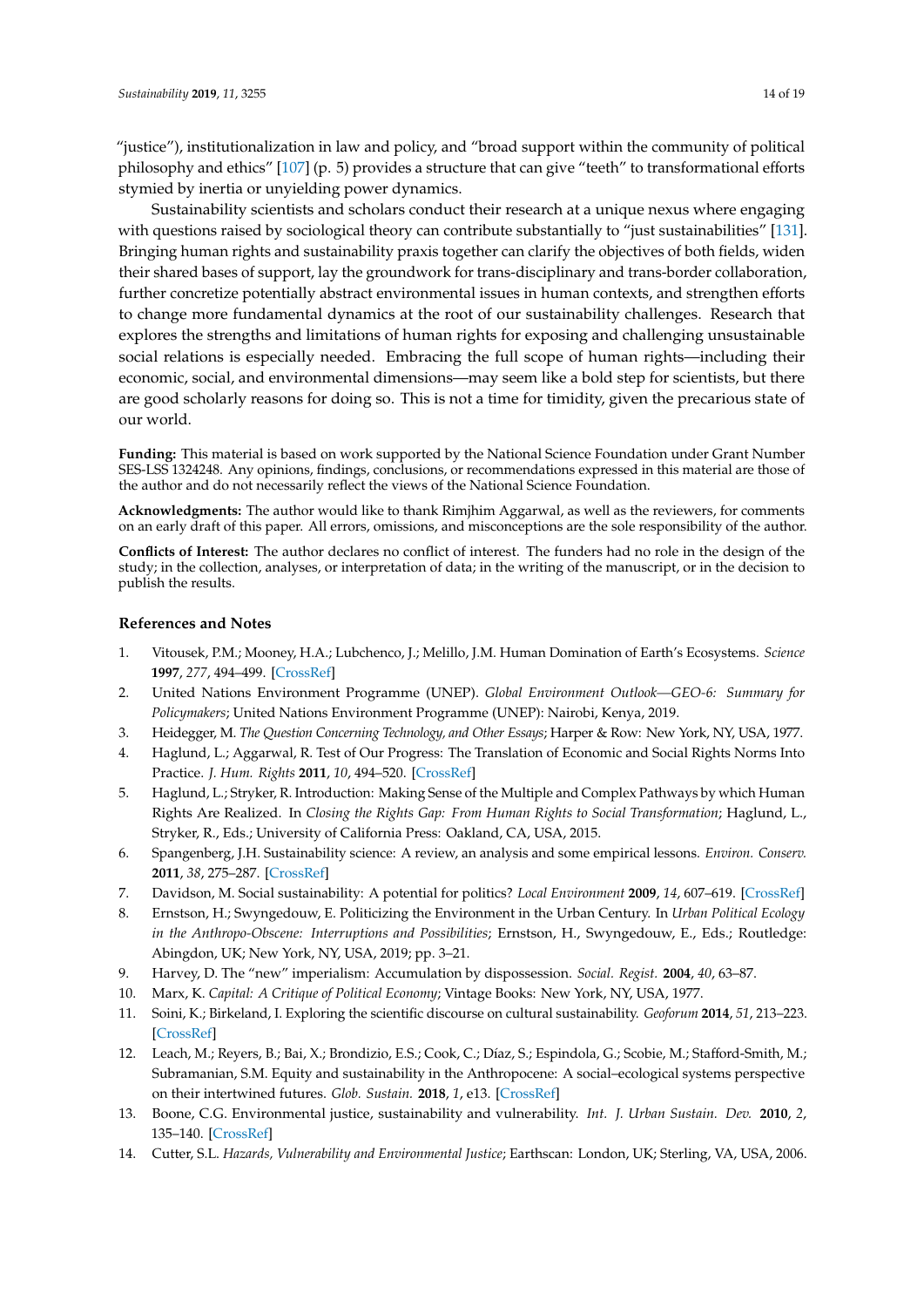- 15. Nelson, D.R.; Adger, W.N.; Brown, K. Adaptation to Environmental Change: Contributions of a Resilience Framework. *Annu. Rev. Environ. Resour.* **2007**, *32*, 395–419. [\[CrossRef\]](http://dx.doi.org/10.1146/annurev.energy.32.051807.090348)
- 16. Boone, C.G.; Fragkias, M. Connecting Environmental Justice, Sustainability, and Vulnerability. In *Urbanization and Sustainability: Human-Environment Interactions*; Boone, C.G., Fragkias,M., Eds.; Springer: Dordrecht, The Netherlands, 2013; pp. 49–59.
- <span id="page-14-0"></span>17. Eakin, H.; Bojórquez-Tapia, L.A.; Janssen, M.A.; Georgescu, M.; Manuel-Navarrete, D.; Vivoni, E.R.; Escalante, A.E.; Baeza-Castro, A.; Mazari-Hiriart, M.; Lerner, A.M. Urban resilience efforts must consider social and political forces. *Proc. Natl. Acad. Sci. USA* **2017**, *114*, 186–189. [\[CrossRef\]](http://dx.doi.org/10.1073/pnas.1620081114)
- <span id="page-14-1"></span>18. Boström, M. A missing pillar? Challenges in theorizing and practicing social sustainability: Introduction to the special issue. *Sustain. Sci. Pract. Policy* **2012**, *8*, 3–14. [\[CrossRef\]](http://dx.doi.org/10.1080/15487733.2012.11908080)
- <span id="page-14-2"></span>19. Murphy, K. The social pillar of sustainable development: A literature review and framework for policy analysis. *Sustain. Sci. Pract. Policy* **2012**, *8*, 15–29. [\[CrossRef\]](http://dx.doi.org/10.1080/15487733.2012.11908081)
- <span id="page-14-3"></span>20. Eizenberg, E.; Jabareen, Y. Social sustainability: A new conceptual framework. *Sustainability* **2017**, *9*, 68. [\[CrossRef\]](http://dx.doi.org/10.3390/su9010068)
- <span id="page-14-4"></span>21. Pogge, T. The International Significance of Human Rights. *J. Ethics* **2000**, *4*, 45–69. [\[CrossRef\]](http://dx.doi.org/10.1023/A:1009852018252)
- <span id="page-14-5"></span>22. Sachs, W. *Rio*+*10 and the North-South Divide*; Heinrich Böll Foundation: Berlin, Germany, 2001.
- <span id="page-14-6"></span>23. Foster, J.B.; Clark, B.; York, R. *The Ecological Rift: Capitalism's War on the Earth*; Monthly Review Press: New York, NY, USA, 2010.
- <span id="page-14-7"></span>24. Doran, P. Care of the Self, Care of the Earth: A New Conversation for Rio+20? *Rev. Eur. Community Int. Environ. Law* **2012**, *21*, 31–43. [\[CrossRef\]](http://dx.doi.org/10.1111/j.1467-9388.2012.00738.x)
- <span id="page-14-8"></span>25. Cuthill, M. Strengthening the 'social' in sustainable development: Developing a conceptual framework for social sustainability in a rapid urban growth region in Australia. *Sustain. Dev.* **2010**, *18*, 362–373. [\[CrossRef\]](http://dx.doi.org/10.1002/sd.397)
- <span id="page-14-9"></span>26. Barbour, W.; Schlesinger, C. Who's the boss? Post-colonialism, ecological research and conservation management on Australian Indigenous lands. *Ecol. Manag. Restor.* **2012**, *13*, 36–41. [\[CrossRef\]](http://dx.doi.org/10.1111/j.1442-8903.2011.00632.x)
- <span id="page-14-10"></span>27. Parson, S.; Ray, E. Sustainable Colonization: Tar Sands as Resource Colonialism. *Capital. Nat. Social.* **2018**, *29*, 68–86. [\[CrossRef\]](http://dx.doi.org/10.1080/10455752.2016.1268187)
- <span id="page-14-11"></span>28. Lukes, S.; Haglund, L. Power and luck. *Eur. J. Sociol.* **2005**, *46*, 45–66. [\[CrossRef\]](http://dx.doi.org/10.1017/S0003975605000020)
- <span id="page-14-12"></span>29. Nancarrow, B.E.; Syme, G.J. Challenges in Implementing Justice Research in the Allocation of Natural Resources. *Soc. Justice Res.* **2001**, *14*, 441–452. [\[CrossRef\]](http://dx.doi.org/10.1023/A:1014606929949)
- <span id="page-14-13"></span>30. Wade, R.H. The ringmaster of Doha. *New Left Rev.* **2004**, *25*, 146–152.
- <span id="page-14-14"></span>31. Aguirre, J.C.; Cooper, E.S. Evo Morales, Climate Change, and the Paradoxes of a Social-Movement Presidency. *Lat. Am. Perspect.* **2010**, *37*, 238–244. [\[CrossRef\]](http://dx.doi.org/10.1177/0094582X10376362)
- <span id="page-14-15"></span>32. Dempsey, N.; Bramley, G.; Power, S.; Brown, C. The social dimension of sustainable development: Defining urban social sustainability. *Sustain. Dev.* **2011**, *19*, 289–300. [\[CrossRef\]](http://dx.doi.org/10.1002/sd.417)
- <span id="page-14-16"></span>33. Haglund, L. *Limiting Resources: Market-led Reform and the Transformation of Public Goods*; Pennsylvania State University Press: University Park, PA, USA, 2010.
- <span id="page-14-17"></span>34. Ott, K. Institutionalizing strong sustainability: A Rawlsian perspective. *Sustainability* **2014**, *6*, 894–912. [\[CrossRef\]](http://dx.doi.org/10.3390/su6020894)
- <span id="page-14-18"></span>35. Althor, G.; Watson, J.E.M.; Fuller, R.A. Global mismatch between greenhouse gas emissions and the burden of climate change. *Sci. Rep.* **2016**, *6*. [\[CrossRef\]](http://dx.doi.org/10.1038/srep20281) [\[PubMed\]](http://www.ncbi.nlm.nih.gov/pubmed/26848052)
- <span id="page-14-19"></span>36. Klinsky, S.; Roberts, T.; Huq, S.; Okereke, C.; Newell, P.; Dauvergne, P.; O'Brien, K.; Schroder, H.; Tschakert, P.; Clapp, J.; et al. Why equity is fundamental in climate change policy research. *Glob. Environ. Chang.* **2017**, *44*, 170–173. [\[CrossRef\]](http://dx.doi.org/10.1016/j.gloenvcha.2016.08.002)
- <span id="page-14-20"></span>37. Langford, M. *Social Rights Jurisprudence: Emerging Trends in International and Comparative Law*; Cambridge University Press: Cambridge, UK, 2009.
- <span id="page-14-21"></span>38. Young, K.G. *Constituting Economic and Social Rights*; Oxford University Press: Oxford, UK, 2012.
- <span id="page-14-22"></span>39. Campese, J.; Guignier, A. Human Rights—A brief introduction to key concepts. *Policy Matters* **2007**, *15*, 10–26.
- <span id="page-14-23"></span>40. United Nations General Assembly (UNGA). *Transforming our world: The 2030 Agenda for Sustainable Development*; A/RES/70/1; United Nations General Assembly: New York, NY, USA, 2015.
- <span id="page-14-24"></span>41. Turner, B.S. Outline of a Theory of Human Rights. *Sociology* **1993**, *27*, 489–512. [\[CrossRef\]](http://dx.doi.org/10.1177/0038038593027003009)
- <span id="page-14-25"></span>42. Turner, B.S. *Vulnerability and Human Rights*; Pennsylvania State University Press: University Park, PA, USA, 2006.
- 43. Beck, U. *Risk Society: Towards A New Modernity*; Sage: Thousand Oaks, CA, USA, 1992.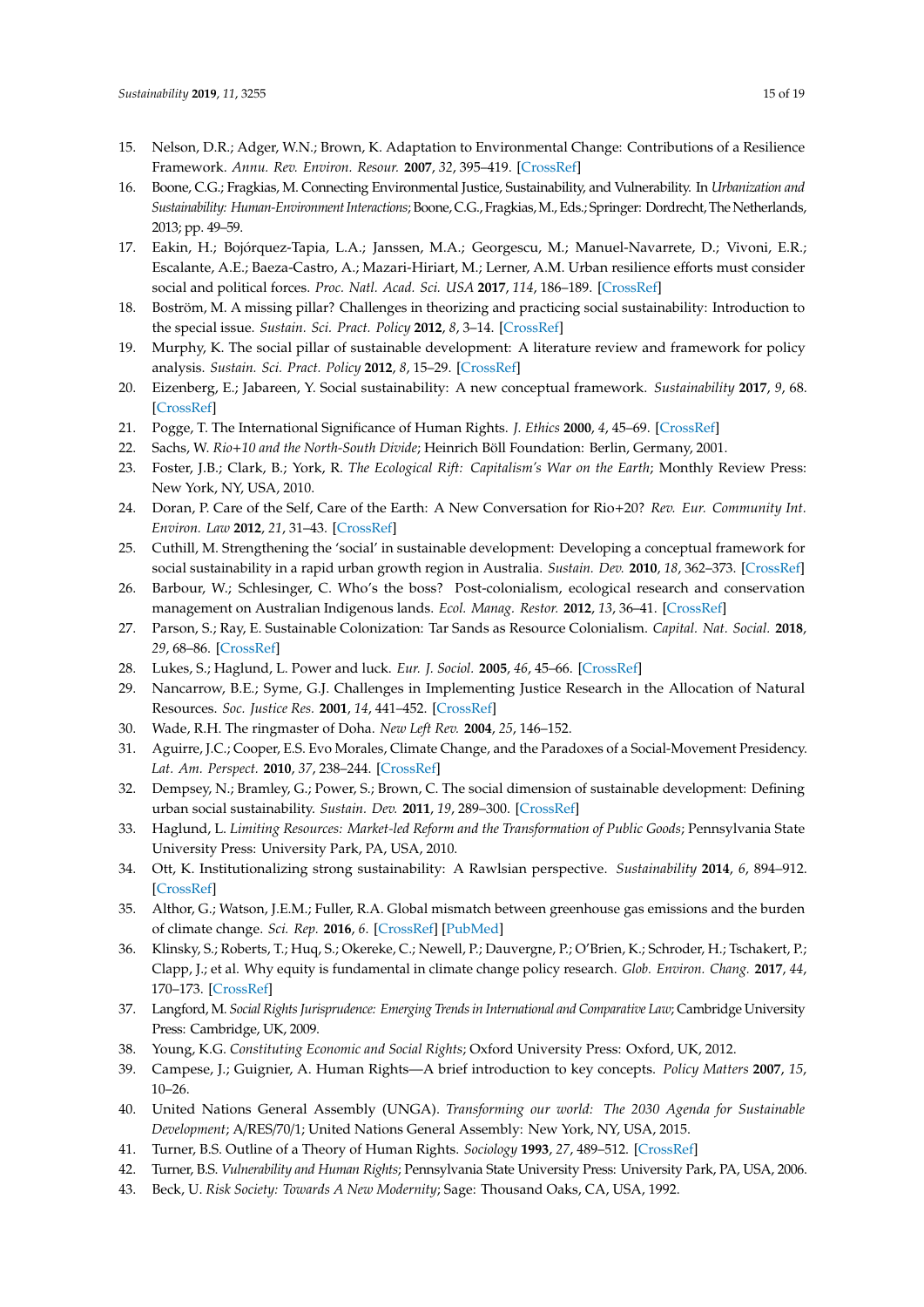- <span id="page-15-0"></span>44. Murtaza, N. Pursuing self-interest or self-actualization? From capitalism to a steady-state, wisdom economy. *Ecol. Econ.* **2011**, *70*, 577–584. [\[CrossRef\]](http://dx.doi.org/10.1016/j.ecolecon.2010.10.012)
- <span id="page-15-1"></span>45. Kasser, T. *The High Price of Materialism*; MIT Press: Cambridge, MA, USA, 2002.
- <span id="page-15-2"></span>46. Leyva, R. Experimental insights into the socio-cognitive effects of viewing materialistic media messages on welfare support. *Media Psychol.* **2018**, 1–25. [\[CrossRef\]](http://dx.doi.org/10.1080/15213269.2018.1484769)
- <span id="page-15-3"></span>47. Connell, R.W.; Messerschmidt, J.W. Hegemonic Masculinity: Rethinking the Concept. *Gend. Soc.* **2005**, *19*, 829–859. [\[CrossRef\]](http://dx.doi.org/10.1177/0891243205278639)
- <span id="page-15-4"></span>48. Bonilla-Silva, E. *White Supremacy and Racism in the Post-Civil Rights Era*; Lynne Rienner: Boulder, CO, USA, 2001.
- <span id="page-15-5"></span>49. Bhargava, R. Overcoming the Epistemic Injustice of Colonialism. *Glob. Policy* **2013**, *4*, 413–417. [\[CrossRef\]](http://dx.doi.org/10.1111/1758-5899.12093)
- <span id="page-15-6"></span>50. De la Garza, S.A. Challenges of de-/pre-colonial ontologies. *J. Multicult. Discourses* **2018**, *13*, 226–231. [\[CrossRef\]](http://dx.doi.org/10.1080/17447143.2018.1519886)
- <span id="page-15-7"></span>51. Moore, J.W. Nature and the Transition from Feudalism to Capitalism. *Rev. Fernand Braudel Center* **2003**, *26*, 97–172.
- <span id="page-15-8"></span>52. Rights of Nature. Available online: https://[www.pachamama.org](https://www.pachamama.org/advocacy/rights-of-nature)/advocacy/rights-of-nature (accessed on 25 May 2019).
- <span id="page-15-9"></span>53. Keitsch, M. Structuring ethical interpretations of the sustainable development goals-Concepts, implications and progress. *Sustainability* **2018**, *10*, 829. [\[CrossRef\]](http://dx.doi.org/10.3390/su10030829)
- <span id="page-15-10"></span>54. Evans, P. Is an Alternative Globalization Possible? *Politics Soc.* **2008**, *36*, 271–305. [\[CrossRef\]](http://dx.doi.org/10.1177/0032329208316570)
- <span id="page-15-11"></span>55. Lerner, G. *The Creation of Patriarchy*; Oxford University Press: New York, NY, USA, 1986.
- <span id="page-15-12"></span>56. Enloe, C. The Persistence of Patriarchy. *New Internationalist*, 2017; 506, 42–43.
- <span id="page-15-13"></span>57. Sartre, J.-P. Colonialism is a System. *Interventions* **2001**, *3*, 127–140. [\[CrossRef\]](http://dx.doi.org/10.1080/13698010020027074)
- <span id="page-15-14"></span>58. Swyngedouw, E.; Ernstson, H. Interrupting the Anthropo-obScene: Immuno-biopolitics and Depoliticizing Ontologies in the Anthropocene. *Theory Cult. Soc.* **2018**, *35*, 3–30. [\[CrossRef\]](http://dx.doi.org/10.1177/0263276418757314)
- <span id="page-15-15"></span>59. Dakota Access Pipeline Company Attacks Native American Protesters with Dogs and Pepper Spray. *Democracy Now!* 4 September 2016.
- <span id="page-15-16"></span>60. Yazzie, J.; Carmen, A.; Borrero, R. *State of Indigenous Peoples Land, Territories, and Resources in North America*; Regional Report; Indigenous Peoples Major Group for Sustainable Development: Baguio City, Philippines, 2018.
- <span id="page-15-17"></span>61. Watts, J. Almost four environmental defenders a week killed in 2017. *The Guardian*, 2 February 2018.
- <span id="page-15-18"></span>62. Lakhani, N. Berta Cáceres: Seven men convicted of murdering Honduran environmentalist. *The Guardian*, 30 November 2018.
- <span id="page-15-19"></span>63. Counts, J. How government poisoned the people of Flint. *Michigan Live*, 21 January 2016.
- <span id="page-15-20"></span>64. Fukuda-Parr, S.; McNeill, D. Post 2015: A new era of accountability? *J. Glob. Ethics* **2015**, *11*, 10–17. [\[CrossRef\]](http://dx.doi.org/10.1080/17449626.2015.1004738)
- <span id="page-15-21"></span>65. Kates, R.W.; Clark, W.C.; Corell, R.; Hall, J.M.; Jaeger, C.C.; Lowe, I.; McCarthy, J.J.; Schellnhuber, H.J.; Bolin, B.; Dickson, N.M.; et al. Sustainability Science. *Science* **2001**, *292*, 641–642. [\[CrossRef\]](http://dx.doi.org/10.1126/science.1059386)
- <span id="page-15-22"></span>66. Evans, P.B. *Embedded Autonomy: States and Industrial Transformation*; Princeton University Press: Princeton, NJ, USA, 1995.
- <span id="page-15-23"></span>67. Schutt, R.K. *Investigating the Social World: The Process and Practice of Research, 5th*; Pine Forge Press: Thousand Oaks, CA, USA, 2006.
- <span id="page-15-24"></span>68. Weiss, R.S. *Learning from Strangers: The Art and Method of Qualitative Interview Studies*; Simon and Schuster: New York, NY, USA, 1995.
- <span id="page-15-25"></span>69. Mahoney, J.; Rueschemeyer, D. *Comparative Historical Analysis in the Social Sciences*; Cambridge University Press: Cambridge, UK, 2003.
- <span id="page-15-26"></span>70. Creswell, J.W.; Creswell, J.D. *Research Design: Qualitative, Quantitative, and Mixed Methods Approaches*; Sage Publications: Thousand Oaks, CA, USA, 2017.
- <span id="page-15-27"></span>71. Haglund, L.; Stryker, R. *Closing the Rights Gap: From Human Rights to Social Transformation*; University of California Press: Oakland, CA, USA, 2015.
- <span id="page-15-28"></span>72. Ragin, C.C.; Nagel, J.; White, P. *Workshop on scientific foundations of qualitative research*; NSF Publication 04219, National Science Foundation: Alexandria, VA, USA, 2004.
- <span id="page-15-29"></span>73. Clark, W.C.; Buizer, J.; Cash, D.; Corell, R.; Dickson, N.; Dowdeswell, E.; Doyle, H.; Gallopin, G.; Glaser, G.; Goldfarb, L. *Science and Technology for Sustainable Development. Consensus Report of the Mexico City Synthesis Workshop*; Initiative on science and technology for sustainability: Cambridge, MA, USA, 20–23 May 2002.
- <span id="page-15-30"></span>74. Abbott, K.W.; Snidal, D. Hard and Soft Law in International Governance. *Int. Organ.* **2000**, *54*, 421–456. [\[CrossRef\]](http://dx.doi.org/10.1162/002081800551280)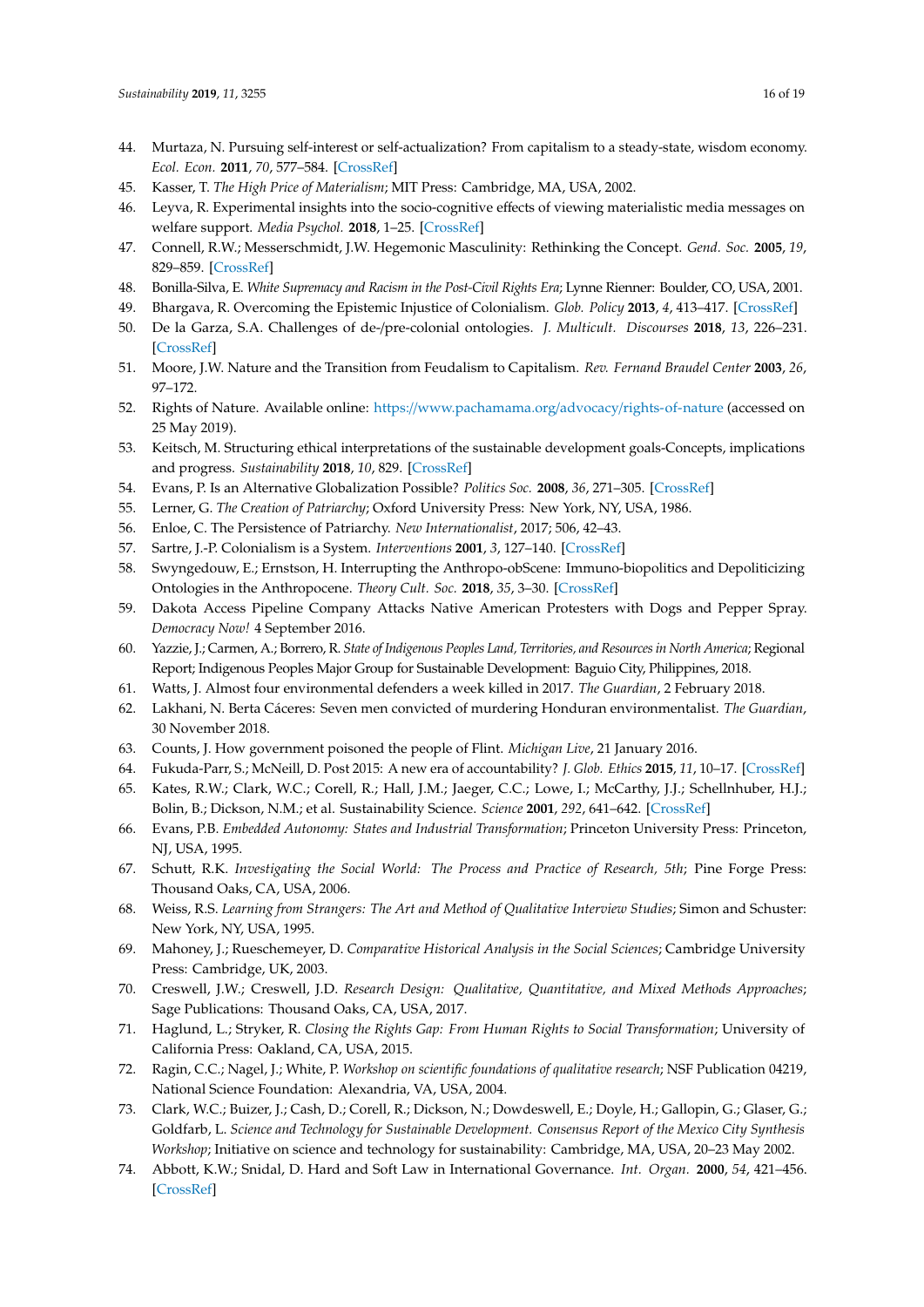- <span id="page-16-0"></span>75. Keck, M.E.; Sikkink, K. *Activists Beyond Borders*; Cornell University Press: Ithaca, NY, USA, 1998.
- <span id="page-16-1"></span>76. Vallance, S.; Perkins, H.C.; Dixon, J.E. What is social sustainability? A clarification of concepts. *Geoforum* **2011**, *42*, 342–348. [\[CrossRef\]](http://dx.doi.org/10.1016/j.geoforum.2011.01.002)
- <span id="page-16-2"></span>77. OHCHR. *Human Rights Indicators: A Guide to Measurement and Implementation*; United Nations, Office of the High Commissioner for Human Rights: New York, NY, USA, 2012.
- <span id="page-16-6"></span>78. Fukuda-Parr, S.; Lawson-Remer, T.; Randolph, S. *Fulfilling Social and Economic Rights*; Oxford University Press: New York, NY, USA, 2015.
- <span id="page-16-3"></span>79. Business and Human Rights Resource Center. Available online: https://[www.business-humanrights.org](https://www.business-humanrights.org/)/ (accessed on 25 May 2019).
- <span id="page-16-4"></span>80. Felner, E. Closing the "escape hatch": A toolkit to monitor the progressive realization of economic, social, and cultural rights. *J. Hum. Rights Pract.* **2009**, *1*, 402–435. [\[CrossRef\]](http://dx.doi.org/10.1093/jhuman/hup023)
- <span id="page-16-5"></span>81. World Bank. *Realizing Rights Through Social Guarantees: An Analysis of New Approaches to Social Policy in Latin America and South Africa*; World Bank: Washington, DC, USA, 2007.
- <span id="page-16-7"></span>82. OHCHR. *Frequently Asked Questions on Economic, Social and Cultural Rights*; United Nations, Office of the High Commissioner for Human Rights: Geneva, Switzerland.
- <span id="page-16-8"></span>83. Wittman, H. Reworking the metabolic rift: La Vía Campesina, agrarian citizenship, and food sovereignty. *J. Peasant Stud.* **2009**, *36*, 805–826. [\[CrossRef\]](http://dx.doi.org/10.1080/03066150903353991)
- 84. Hertel, S.; Randolph, S. The Challenge of Ensuring Food Security: Global Perspectives and Evidence from India. In *Closing the Rights Gap: From Human Rights to Social Transformation*; Haglund, L., Stryker, R., Eds.; University of California Press: Oakland, CA, USA, 2015.
- <span id="page-16-9"></span>85. Teh, L.C.L.; Caddell, R.; Allison, E.H.; Finkbeiner, E.M.; Kittinger, J.N.; Nakamura, K.; Ota, Y. The role of human rights in implementing socially responsible seafood. *PLoS ONE* **2019**, *14*, 1–21. [\[CrossRef\]](http://dx.doi.org/10.1371/journal.pone.0210241) [\[PubMed\]](http://www.ncbi.nlm.nih.gov/pubmed/30682056)
- <span id="page-16-10"></span>86. Haglund, L. Water governance and social justice in São Paulo, Brazil. *Water Policy* **2014**, *16*, 78–96. [\[CrossRef\]](http://dx.doi.org/10.2166/wp.2014.208)
- 87. Winkler, I. The human right to sanitation. *Univ. Pa. J. Int. Law* **2016**, *37*, 1331–1406.
- <span id="page-16-11"></span>88. Giné-Garriga, R.; Flores-Baquero, Ó.; Jiménez-Fdez de Palencia, A.; Pérez-Foguet, A. Monitoring sanitation and hygiene in the 2030 Agenda for Sustainable Development: A review through the lens of human rights. *Sci. Total Environ.* **2017**, *580*, 1108–1119. [\[CrossRef\]](http://dx.doi.org/10.1016/j.scitotenv.2016.12.066) [\[PubMed\]](http://www.ncbi.nlm.nih.gov/pubmed/27989472)
- <span id="page-16-12"></span>89. Gearty, C. Do human rights help or hinder environmental protection? *J. Hum. Rights Environ.* **2010**, *1*, 7–22. [\[CrossRef\]](http://dx.doi.org/10.4337/jhre.2010.01.01)
- <span id="page-16-13"></span>90. Atapattu, S. The role of human rights law in protecting environmental rights in South Asia. In *Closing the Rights Gap: From Human Rights to Social Transformation*; Haglund, L., Stryker, R., Eds.; University of California Press: Oakland, CA, USA, 2015; pp. 105–126.
- <span id="page-16-14"></span>91. Atapattu, S. *Human rights approaches to climate change: challenges and opportunities*; Routledge: London, UK, 2015.
- <span id="page-16-15"></span>92. Anaya, S.J. Indigenous peoples' participatory rights in relation to decisions about natural resource extraction: The more fundamental issue of what rights indigenous peoples have in lands and resources. *Ariz. J. Int. Comp. Law* **2005**, *22*, 7–17.
- <span id="page-16-16"></span>93. Jochnick, C.; Rabaeus, N. Business and human rights revitalized: A new UN framework meets Texaco in the Amazon. *Su*ff*olk Transnatl. Law Rev.* **2010**, *33*, 413–437.
- <span id="page-16-17"></span>94. Evans, P. *Livable Cities?: Urban Struggles for Livelihood and Sustainability*; University of California Press: Berkeley, CA, USA; Los Angeles, CA, USA, 2002.
- <span id="page-16-18"></span>95. Wutich, A.; York, A.M.; Brewis, A.; Stotts, R.; Roberts, C.M. Shared cultural norms for justice in water institutions: Results from Fiji, Ecuador, Paraguay, New Zealand, and the U.S. *J. Environ. Manag.* **2012**, *113*, 370–376. [\[CrossRef\]](http://dx.doi.org/10.1016/j.jenvman.2012.09.010) [\[PubMed\]](http://www.ncbi.nlm.nih.gov/pubmed/23083693)
- <span id="page-16-19"></span>96. De Schutter, O. The Role of Human Rights in Shaping International Regulatory Regimes. *Soc. Res. An Int. Q. 7* **2012**, *9*, 785–818.
- <span id="page-16-20"></span>97. Short, D.; Elliot, J.; Norder, K.; Lloyd-Davies, E.; Morley, J. Extreme energy, 'fracking' and human rights: A new field for human rights impact assessments? *Int. J. Hum. Rights* **2015**, *19*, 697–736. [\[CrossRef\]](http://dx.doi.org/10.1080/13642987.2015.1019219)
- <span id="page-16-21"></span>98. Agyeman, J.; Bullard, R.D.; Evans, B. Introduction. Joined-up Thinking: Bringing together Sustainability, Environmental Justice, and Equity. In *Just Sustainabilities: Development in An Unequal World*; Agyeman, J., Bullard, R.D., Evans, B., Eds.; MIT Press: Cambridge, MA, USA, 2003.
- <span id="page-16-22"></span>99. Allen, R. NAACP Threatens Civil Disobedience Over Flint Pipes. *Detroit Free Press*, 15 February 2016.
- <span id="page-16-24"></span><span id="page-16-23"></span>100. Lawyers for Human Rights advocate, interview with the author, 5 Mar 2015.
- 101. VEJA advocate, interview with the author, 11 Mar 2015.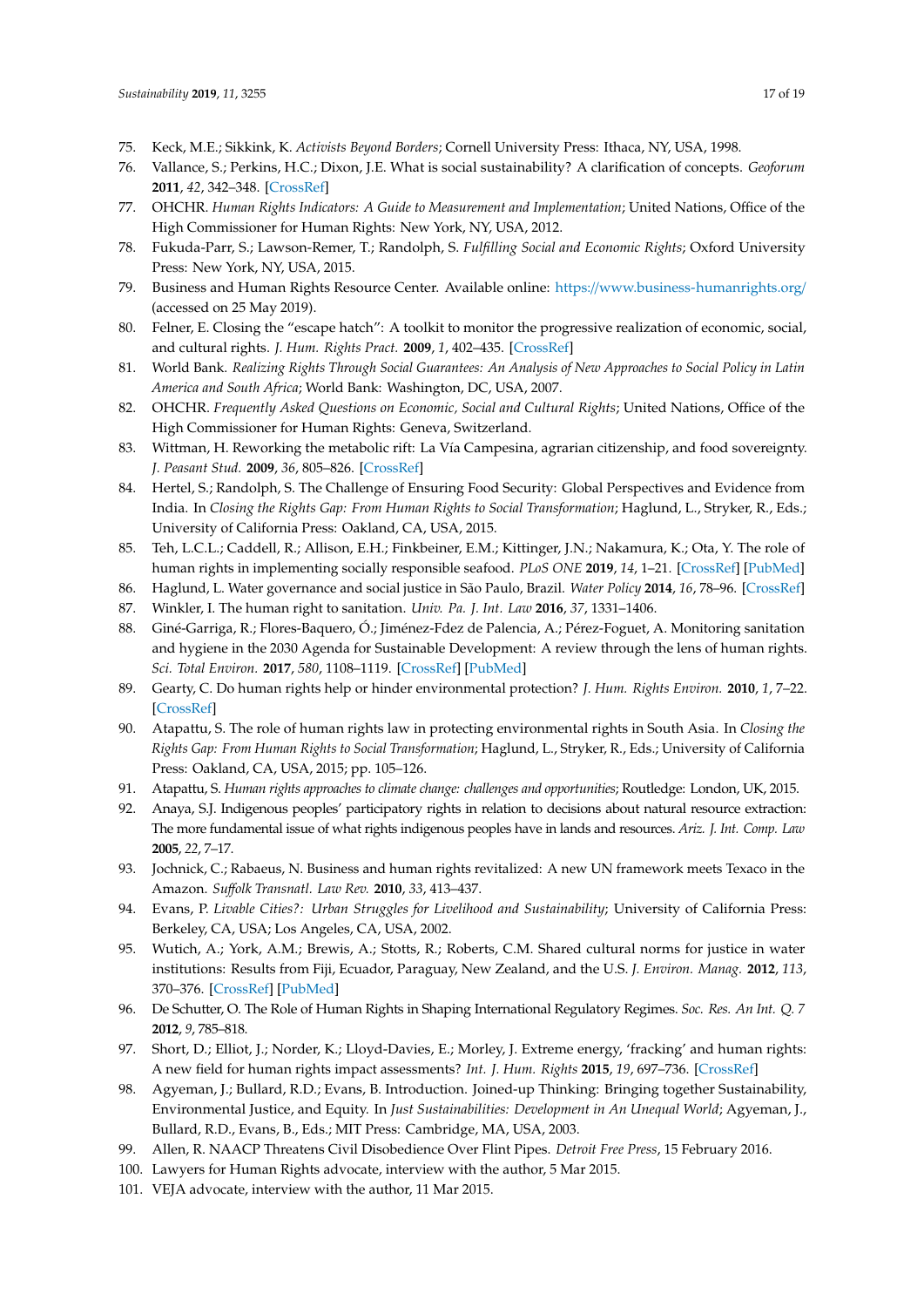- <span id="page-17-0"></span>102. *Company Secretary of Arcelormittal South Africa (AMSA) and Another v Vaal Environmental Justice Alliance (69*/*2014) [2014] ZASCA 184; 2015 (1) SA 515 (SCA); [2015] 1 All SA 261 (SCA) (26 November 2014)*.
- <span id="page-17-1"></span>103. Dugard, J.; Madlingozi, T.; Tissington, K. Rights-Compromised or Rights-Savvy? The Use of Rights-Based Strategies to Advance Socio-Economic Struggles by Abahlali baseMjondolo, the South African Shack-Dwellers' Movement. In *Social and Economic Rights in Theory and Practice: Critical Inquiries*; Alviar García, H., Klare, K., Williams, L., Eds.; Routledge: New York, NY, USA, 2014.
- <span id="page-17-2"></span>104. Haglund, L. New Forms of Environmental Governance in São Paulo: Implications for Human Rights. *Lat. Am. Perspect.* **2016**, *43*, 116–134. [\[CrossRef\]](http://dx.doi.org/10.1177/0094582X15573243)
- <span id="page-17-3"></span>105. Damplo, D. Special Rapporteur Calls on the UN to Recognize the Universal Right to a Healthy Environment. Available online: https://www.universal-rights.org/nyc/blog-nyc-2/[special-rapporteur-calls-on-the-un-to](https://www.universal-rights.org/nyc/blog-nyc-2/special-rapporteur-calls-on-the-un-to-recognize-the-universal-right-to-a-healthy-environment/)[recognize-the-universal-right-to-a-healthy-environment](https://www.universal-rights.org/nyc/blog-nyc-2/special-rapporteur-calls-on-the-un-to-recognize-the-universal-right-to-a-healthy-environment/)/ (accessed on 30 May 2019).
- <span id="page-17-4"></span>106. Knox, J.H. Framework Principles on Human Rights and the Environment. Available online: https://[www.](https://www.ohchr.org/Documents/Issues/Environment/SREnvironment/FrameworkPrinciplesUserFriendlyVersion.pdf) ohchr.org/Documents/Issues/Environment/SREnvironment/[FrameworkPrinciplesUserFriendlyVersion.pdf](https://www.ohchr.org/Documents/Issues/Environment/SREnvironment/FrameworkPrinciplesUserFriendlyVersion.pdf) (accessed on 30 May 2019).
- <span id="page-17-5"></span>107. Spahn, A. "The First Generation to End Poverty and the Last to Save the Planet?"—Western Individualism, Human Rights and the Value of Nature in the Ethics of Global Sustainable Development. *Sustainability* **2018**, *10*, 1853. [\[CrossRef\]](http://dx.doi.org/10.3390/su10061853)
- <span id="page-17-6"></span>108. Gibson, R.B. Beyond The Pillars: Sustainability Assessment As A Framework For Effective Integration Of Social, Economic And Ecological Considerations In Significant Decision-Making. *J. Environ. Assess. Policy Manag.* **2006**, *8*, 259–280. [\[CrossRef\]](http://dx.doi.org/10.1142/S1464333206002517)
- <span id="page-17-7"></span>109. Ballestero, A. The ethics of a formula: Calculating a financial–humanitarian price for water. *Am. Ethnol.* **2015**, *42*, 262–278. [\[CrossRef\]](http://dx.doi.org/10.1111/amet.12129)
- <span id="page-17-8"></span>110. *Mazibuko and Others v City of Johannesburg and Others (CCT 39*/*09) [2009] ZACC 28; 2010 (3) BCLR 239 (CC); 2010 (4) SA 1 (CC) (8 October 2009)*.
- <span id="page-17-9"></span>111. Larson, R. The New Right in Water. *Wash. Lee Law Rev.* **2013**, *70*, 2181–2267. [\[CrossRef\]](http://dx.doi.org/10.2139/ssrn.2279557)
- <span id="page-17-10"></span>112. Peel, J. Osofsky HM (2019) Litigating the Right to a Sustainable Climate System. Open Glob. Rights. 2019. Available online: https://www.openglobalrights.org/[litigating-the-right-to-a-sustainable-climate-system](https://www.openglobalrights.org/litigating-the-right-to-a-sustainable-climate-system/)/ (accessed on 11 April 2019).
- <span id="page-17-11"></span>113. Hunter, D.B. Human Rights Implications for Climate Change Negotiations. *Oregon Rev. Int. Law* **2009**, *11*, 331–363.
- <span id="page-17-12"></span>114. McIlvride, D.; Williams, R. *River Blue*; Canada, 2016
- <span id="page-17-13"></span>115. Community liaison with mining companies, interview with the author, 21 Feb 2014.
- <span id="page-17-14"></span>116. *Escarpment Environment Protection Group and Another v Department of Water A*ff*airs and Others (A666*/*11, 4333*/*12, 4334*/*12) [2013] ZAGPPHC 505 (20 November 2013)*.
- <span id="page-17-15"></span>117. Legal expert, University of Witwatersrand, interview with the author, 11 Mar 2014.
- <span id="page-17-16"></span>118. Meeting: Mining and Indigenous Peoples: A Dialogue to Advance Common Understanding of Indigenous Peoples' Rights in the Context of Mining. Tucson, AZ, USA, 2012, 13 November.
- <span id="page-17-17"></span>119. Grand Chief Edward John, Tl'azt'en Nation, British Columbia; representative to the Permanent Forum on Indigenous Issues, comments recorded by the author.
- <span id="page-17-18"></span>120. Tauli-Corpuz V. Report of the Special Rapporteurof the Human Rights Council on the rights of indigenous peoples. A/71/229, New York, NY, 2015.
- <span id="page-17-19"></span>121. Sawyer, S.; Gomez, T. *Transnational governmentality and resource extraction: Indigenous peoples, mutlinational corporations, multinational institutions and the state*; Geneva UNRISD, Program: Geneva, Switzerland, 2008; Volume 13.
- <span id="page-17-20"></span>122. James Anaya, UN Special Rapporteur on the Rights of Indigenous People, comments recorded by the author.
- <span id="page-17-21"></span>123. Aiden Davy, Senior Program Director – International Council on Mining and Metals (ICMM), comments recorded by the author.
- <span id="page-17-22"></span>124. Leonardo Alvarado, Adjunct Assistant Professor, James E. Rogers College of Law, University of Arizona; Legal Advisor to the UN Special Rapporteur on the Rights of Indigenous Peoples, James Anaya, comments recorded by the author.
- <span id="page-17-23"></span>125. Jaksa, M.F. Putting the Sustainable Back in Sustainable Development: Recognizing and Enforcing Indigenous Property Rights as a Pathway to Global Environmental Sustainability. *J. Envtl. L. Litig.* **2006**, *21*, 157.